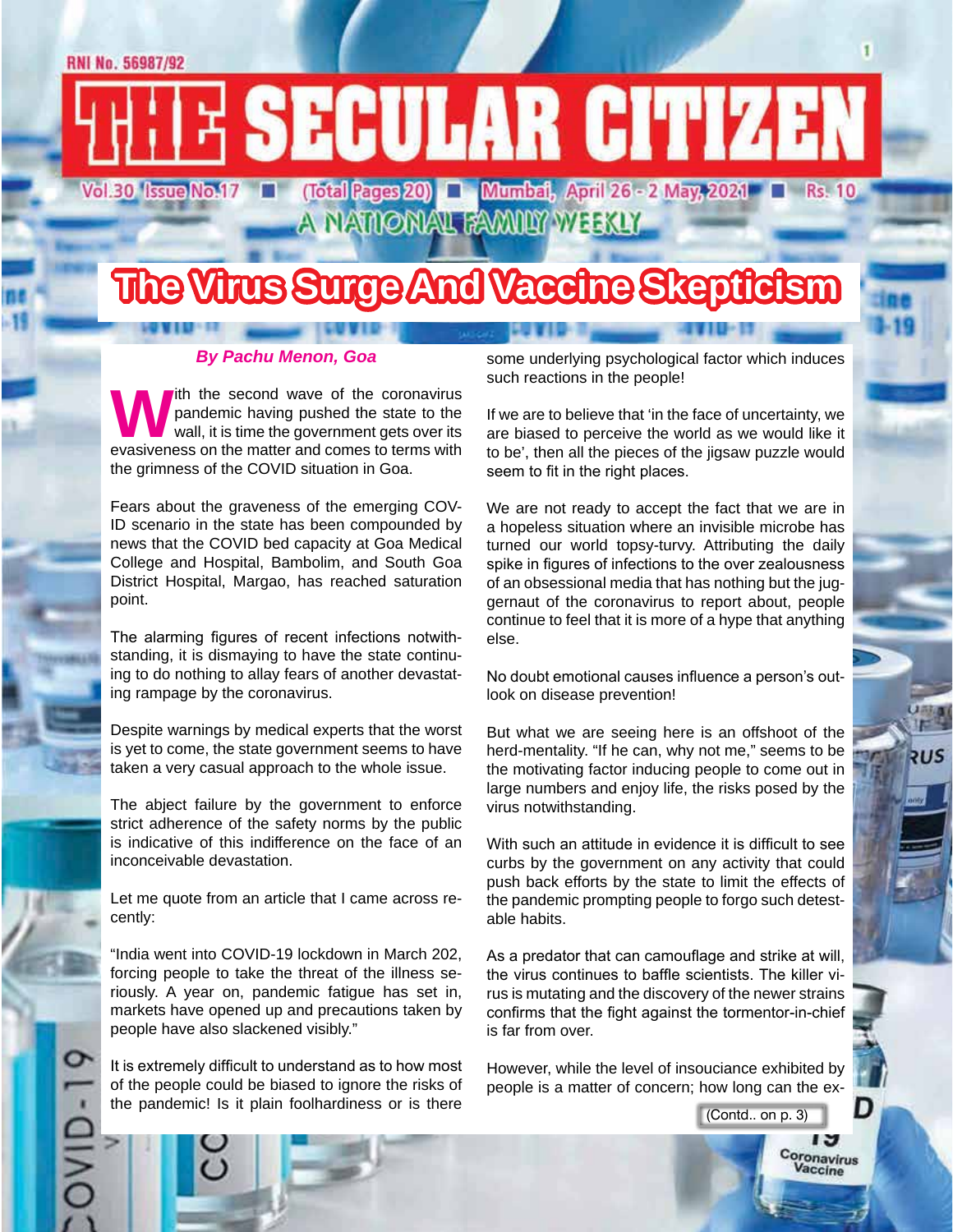# **Did India Have a Vaccine Strategy?**

#### *by Don Aguiar.*

**W** hat has happened, is hap-<br>people have become very ill, very pening, since our pandemic began, is that very many many people have died, very many people live neither ill nor dying but very frightened.

### **Sad Demise**



#### **Fr. JERRY SEQUEIRA SJ**

the Superior of Jesuit Community and the Parish Priest of St. Ignatius Loyola Church, Ahmedabad, (Guj) 73 years age, 54 years in the Society of Jesus, 42 years as priest, has gone to his eternal abode at 12.10 am (18th April, 2021), in Sola Civil Hospital, Ahmedabad. He was tested positive for Corona and was undergoing treatment.

May he enjoy the eternal happiness to which he has been called to and intercede for us from above. Fr Jerry was also a former Provincial of the Gujarat Jesuit Province.

Do remember in prayer his bereaved family and other near and dear ones - for the Lord's strength to bear this great loss!

Fr. Jerry is elder brother of Mr. Anthony Sequeira, Chairman, Christian Chamber of Commerce and Industry.

RIP

The educated among us recognise that we have so ill-treated our earth that this situation was inevitable. Children especially have realised this, and knowing that the earth they will inherit is in dire straits they have made lots of noise and actions towards returning it, and us, to viability.

While it is true that never within memory has such a widespread calamity visited us, never have so many people either individually or as organizations so clubbed together to lessen the pain and suffering it is causing.

Heroism is almost the badge of our tribe today. Yes, we have to contend with the very rich and very selfish and very politically minded social leaders, as **until now, the story about India's vaccine strategy was a nuanced one, with several possibilities. Last week, it became apparent that India's strategy, if it ever had one, has failed. The war is over, and India has lost.**

India, had several vaccine manufacturers, but the biggest one was a company called the Serum Institute of India (SII).

When the pandemic hit, SII saw an opportunity and stepped up. SII was manufacturing the vaccine at full speed. Since it went ahead even before the vaccine was fully tested, SII had accumulated a stockpile of several million vaccines in its warehouses by the end of 2020.

Keeping space with the pandemic sudden rapid growth the company had stepped up, resulting in a couple of problems.

#### **Problem 1: Money.**

In fact, for a long time, news about whether SII would receive funding to scale up and manufacture the vaccine was quite murky. In one interview back in April 2020, Poonawalla said

that "(the government) are very happy to share some risk and fund something with us, but we haven't really pencilled anything down yet". **There are no news reports to be found about any funding for SII from the Indian government.** Around the time, the Department of Biotechnology had helped fund a Phase-III clinical trial for the vaccine developed by SII.

In August, SII, for the first time in its history, went for external funding. It spoke to private equity investors, raised \$150 million from the Bill and Melinda Gates Foundation and even invested \$100 million of its own money.

**Earlier this month, SII asked for financial help from the Indian government to the tune of Rs 3,000 crore (~\$400 million). As of till date and time, there has been no official response from the government to SII's request.**

#### **Problem 2: Who gets the vaccines?**

The deal that SII had struck with the Indian government was that India would purchase the first 100 million vaccines at a price of Rs. 200 (\$2.66) each. This was one of the lowest prices in the world. And the only reason that SII signed on with the Indian government at this low rate was based on the understanding that it could sell subsequent doses on the private market at a higher price.

However, SII was not unduly worried because it had already received purchase orders from several countries—including Saudi Arabia, Brazil and Morocco—for millions of doses. All of this would help fund SII and enable it to scale up. Morocco had signed a supply contract for 20 million doses back in August 2020.

#### **Problem 3:**

(Contd.. on p. 4)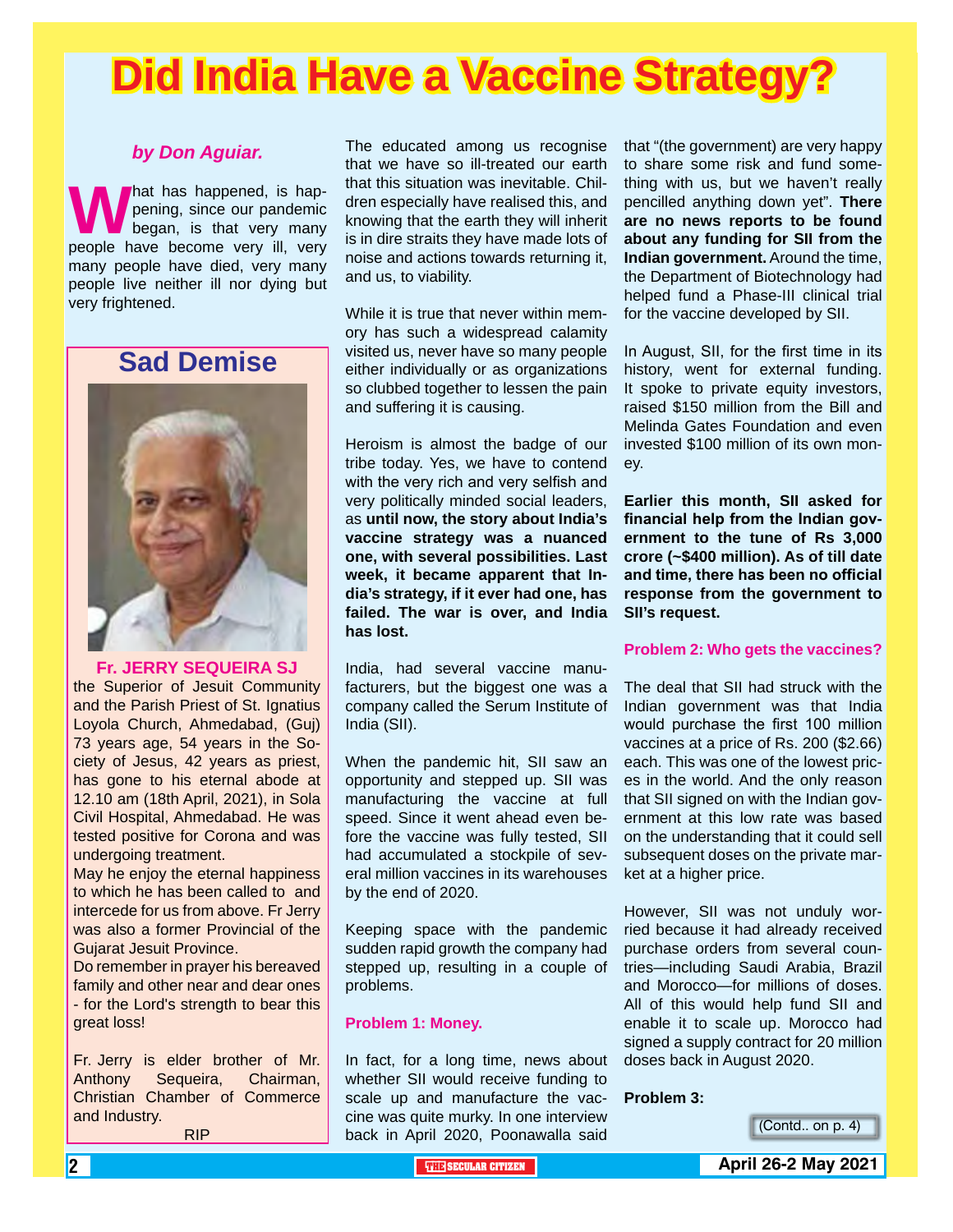| <b>THE SECULAR CITIZEN</b>                                                                                                                                                                                                                                                                            | <b>Advertisement. Tariff</b><br>Over all size 21.5 cms x 27cms ● Print area 18 cms x 25.5 cms                                                                                                                                                                                                                                                                                                                                            |  |  |
|-------------------------------------------------------------------------------------------------------------------------------------------------------------------------------------------------------------------------------------------------------------------------------------------------------|------------------------------------------------------------------------------------------------------------------------------------------------------------------------------------------------------------------------------------------------------------------------------------------------------------------------------------------------------------------------------------------------------------------------------------------|--|--|
| A NATIONAL FAMILY WEEKLY<br>Vol.30 Issue No.17 April 26- May 2, 2021 Rs.10/-<br>99, Perin Nariman Street, Fort, Mumbai - 400 001.<br>Mobile: +91 9820485389 / 9820473103<br>E-mail: secular@sezariworld.com / seculardivo@gmail.com<br>Website: www.sezariworld.com<br><b>Editor: LAWRENCE COELHO</b> | Full pg. back Colour (19 cms x 24 cms)<br>Rs.<br>18.000<br>Center spread colour(39 cms x 23.5 cms<br>18,000<br>Rs.<br>Full pg. inside Cover colour(18 cms x 24 cms)<br>12,000<br>Rs.<br>Full pg. inner colour (18 cms x 24 cms)<br>10,000<br>Rs.<br>Half pg. Colour (18 cms x 12 cms)<br>6,000<br>Rs.<br>Full page B/W (18 cms x 24 cms)<br>7,000<br>Rs.<br>Half page B/W (18 cms x 12 cms)<br>5,000<br>Rs,<br><b>Small Size Ads B/W</b> |  |  |
| <b>Subscriptions Rate:</b><br><b>E-paper Edition</b><br>One year (anywhere in India) Rs. 500<br>sent anywhere in the<br>Two years (anywhere in India) Rs.1000<br>world (by email)                                                                                                                     | 12 x 12cms Rs. 2400 • 6 x 24cms Rs. 2400<br>$\bullet$ 6 x 12cms Rs. 1200<br><b>18 x 6cms Rs. 1800</b><br>6 x 6cms Rs. 700                                                                                                                                                                                                                                                                                                                |  |  |
| Five years (anywhere in India) Rs. 2000<br>One year<br>Rs. 600 or US \$15<br>One year (outside India) Rs. 3500                                                                                                                                                                                        | <b>Matrimonial Classifieds:</b><br>• Rs. 500 per insertion (for 35 words) (includes box no.)<br>Rs. 3000 for 12 insertions. (1 year The Secular Citizen FREE)                                                                                                                                                                                                                                                                            |  |  |
| Digital copy of <b>THE SECULAR CITIZEN</b> now available through WhatsApp / Email for subscribers                                                                                                                                                                                                     |                                                                                                                                                                                                                                                                                                                                                                                                                                          |  |  |

**worldover.** Send in your request to : **+91 - 9820485389 or secular@sezariworld.com**

Our bank account details for Fund Transfer : Account Name: The Secular Citizen, Current Account No. 03552000006744, Bank: HDFC Bank, Branch : CST - Mumbai VT, ISFC code: HDFC0000355

(Contd.. from p. 1)

cuse of a tottering economy be proffered as a justification by the government for allowing the public the liberty to act in contravention to all the safety guidelines prescribed!

Nevertheless, when it is more than obvious that 'crowds' have profusely contributed to the sharp increase in COVID cases, steps should have been taken to nip this issue in the bud.

Having earned the 'distinction' of being the only state in the country to not to have imposed any sort of travel restrictions within its territory despite the steep rise in infections reported nationwide, the state government ought to have excelled in 'crowd management' to keep the lethal effects of the dreaded virus at bay.

Just by saying that both people as well as the government of the day share the responsibility of keeping the ever-increasing COVID-19 numbers under check, the CM cannot just wash his hands of the intricate matter that the state's fight against coronavirus has evolved into.

Even after so many casualties, when the 'possibility' of imposing certain 'stricter' restrictions to curb the spread of the disease in the state is

only under consideration without any indications of the directives being implemented any time soon; it speaks for the tardy progress made by the government in the matter of containing the charge of the coronavirus.

Given these conditions, opting for the vaccination should have been seen as the one shot to restore normalcy in lives upended by the pandemic.

With the Centre coming out with new proposals to speed up the vaccination drive across the country, the lukewarm response reported in Goa is however a matter of concern.

Under these circumstances, the Union Health Minister's remarks about some states playing vaccine politics and spreading panic among people to distract attention from their failures in dealing with the COVID-19 pandemic only adds to the confusion.

With reports of shortage of vaccine pouring in from some parts of the country, protests from certain quarters against the Centre's decision to export COVID-vaccine with the demand that the drug should first be made available free of cost to all Indian citizens hence sounds quite justified.

But considering that nearly half of the country's population is yet to get over its reservations and get inoculated, initiatives like the 'Tikka Utsav' mooted by the PM should see a definite change in mindset among people visà-vis the vaccination.

As per theories making the round of the social media, safety perception increases risk appetite. That is to say that people become more careful when they sense greater risk and less careful if they feel more protected.

It would however be wrong to contend that people in India have been getting lax in following COVID appropriate behavior due to a false sense of security from vaccines considering the general inhibition shown for getting vaccinated.

But here in Goa, the theory could well be flung out of the window. No matter what the risk, people have been endangering others by their irresponsible behavior.

'Defying COVID protocols' is trending now in the state!

However, it is rather unfortunate that no state has been thorough in its pandemic preparedness and continues to experiment with 'strategies' to contain the spread of the disease in an impulsive manner.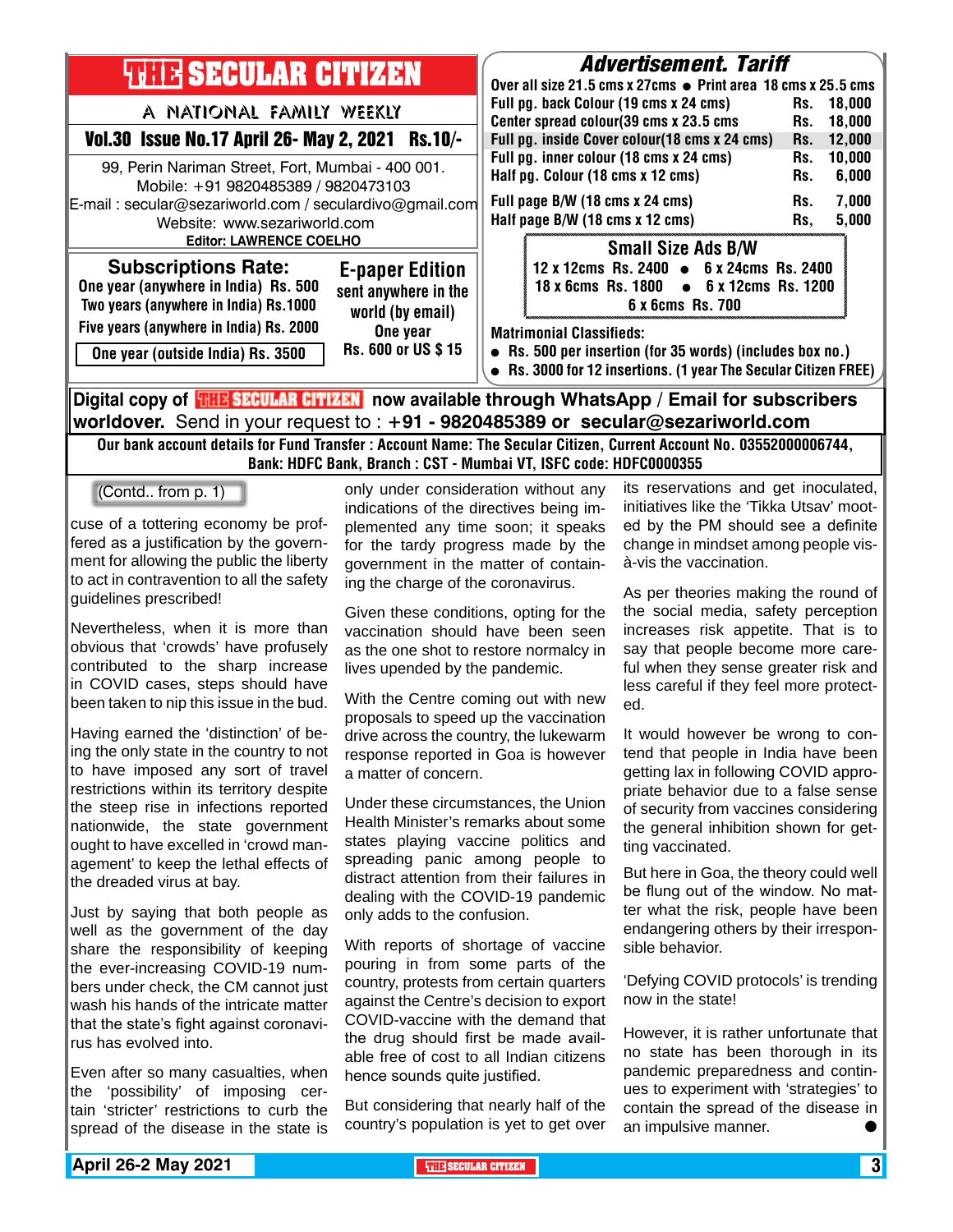#### (Contd.. from p. 2)

The Indian government hadn't signed any purchase orders with SII. Even in early January 2021, India's largest vaccine manufacturer had no idea how many vaccines the Indian government would need and by when. SII note "They (Indian government) have to still sign a purchase order with us, and tell us where to send the vaccine, and 7 to 10 days after that, we can deliver the vaccine. We have already offered to them in writing a very special price of  $\square$ 200, only for the government, for the first 100 million doses and then the price will be higher or different". **The vaccines were ready. 50 million of them. But the Indian government wasn't.**

Far from investing in capacity or brokering deals to tap unused vaccine manufacturing facilities, as the Biden administration has done in the U.S., the Indian government been slow even to sign purchasing contracts with manufacturers.

#### **Problem 4: More vaccines were needed.**

SII was manufacturing close to 60 million doses a month. It needed this number to be much higher to have any hope of meeting India's requirement. Then the company had a fire in its factory, which Poonawalla later said cut short its plans to expand production.

India had an entire year to scale up manufacturing capabilities across the nation, all to produce the vaccine at a war footing when it was ready. But it didn't.

**Meanwhile, in India, as the coronavirus cases rose, the Indian government on 11th January 2021, finally placed an order with SII. It was its first purchase order. It ordered 11 million doses.**

India quickly suspended exports on all vaccines. Countries that had booked vaccines with SII much earlier than everyone else were told to wait. India's needs had to come first. One of them

was Brazil, where 3,000 people die from the coronavirus every day.

The government seems to expect Indian manufacturers to produce vaccines on spec, jump through various regulatory hoops and then break all their other remunerative contracts in order to give the final product solely to the Indian state — at grossly insufficient prices.

Few days back, SII received a legal notice from AstraZeneca, the developer of the vaccine, over delays. I don't have to tell you what this does for India's largest vaccine manufacturer's credibility and reputation as a supplier and manufacturer.

**India's method of developing the vaccine for its citizens is one of the oldest in political theory**—it's about the relationship between the state, capital, and the free market. All these entities are quite complex and often exist with a great deal of tension between them. Even more complicated is the fact these entities also operate together—and often have orthogonal goals.

**The Indian government has shown its citizens that it has refused to understand the rules of the game and play by it. It has refused to acknowledge that private players operate in a free market and to act as a buyer while also providing capital.**

This kind of regulatory uncertainty, bullying, lack of foresight and urgency, and contempt for legitimate profitmaking attitudes are at the root of the country's growth and investment crisis. Now the citizens of India will have to suffer the consequences.

**The Indian government has treated private companies like the SII with a mixture of disdain and ownership, and by the end, it's clear that nobody is a winner. Not the Indian government. Not SII. And certainly not India's citizens. It's going to be a rough few months ahead.**

*Stay safe and take care.*

### Subscriptions for **THIE SECULAR CITIZEN**<br>Renewal as well as New, can be

sent through Bank Fund Transfer to any one of the following banks:

#### Bank: HDFC Bank

Branch : CST - Mumbai VT Account Name: The Secular Citizen Current Account No. 03552000006744 ISFC code: HDFC0000355 or Bank: Citizen Credit Co-op Bank Ltd., Branch : Colaba, Mumbai Account Name: The Secular Citizen CurentAccountNo. 2090031000000489 ISFC code: CCBL0209003

Please inform us through email: secular@sezariworld.com or through phone: 9820485389 after transferring the same.

**Please renew your subscription if expired. Mention your subscription no. while sending the renewal amount**



**For your copy in Mumbai - Mangalore Contact: Tel.: +91 9820485389**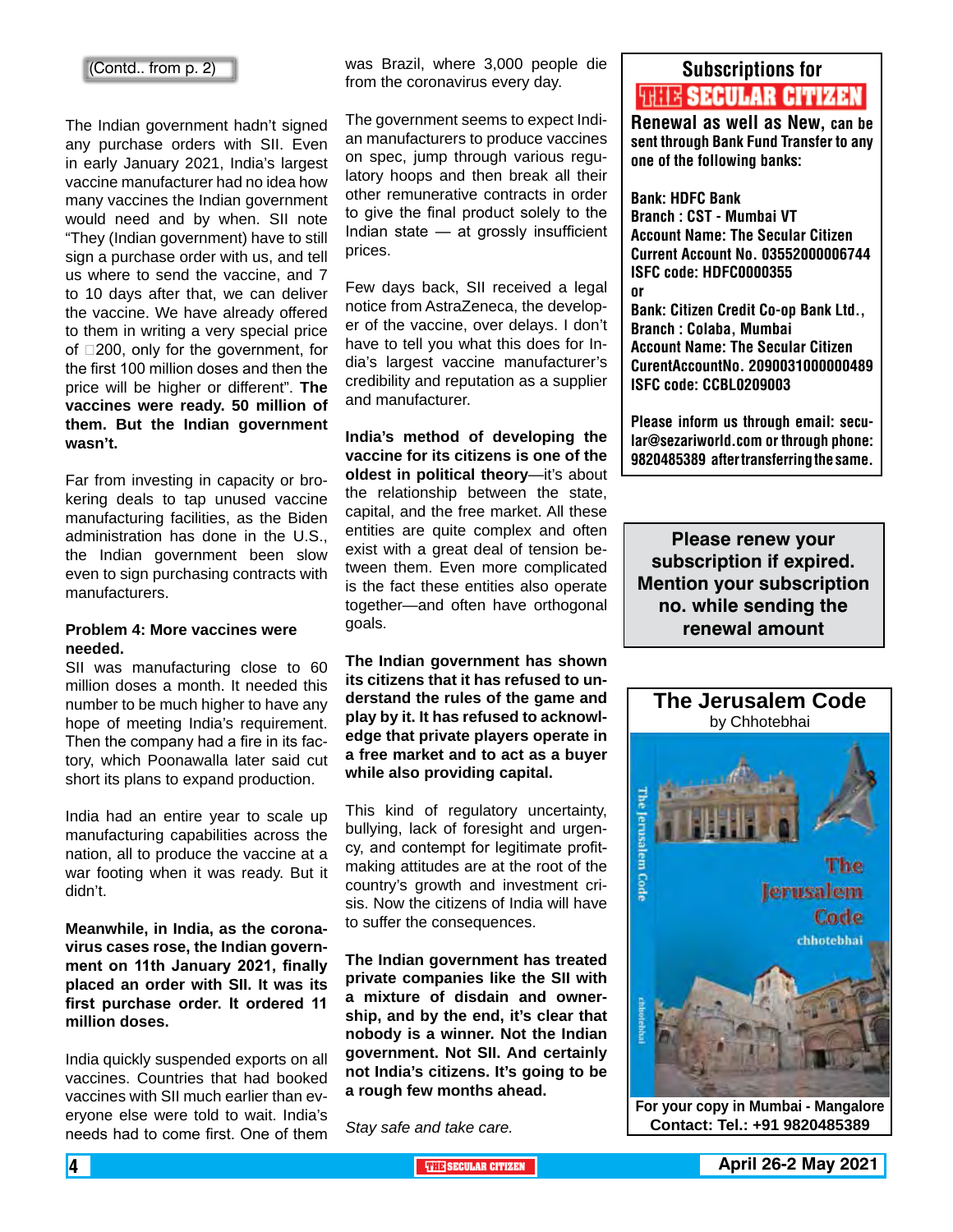

### **Are vaccines Safe to Take?**

 I took my first shot of the vaccine (Covishield) a few days ago and found it not painful. I did not even feel dizzy, nor was there any side-effects.

 A week has passed and I am still hale and hearty.

> *—Jubel D'Cruz, Dombivili, Mumbai*

### **On misleading BSE sensex figures**

 I've been keeping track of the Bombay Stock Exchange (BSE) sensex levels since the past 2 years or so , and have found it not only amusing, but also baffling, to see how the sensex keeps fluctuating from day to day without rhyme or reason. With Covid-19 cases on the upsurge in the country, one would have expected to see the sensex crash to levels it had tanked during the first wave of Covid, last year. Instead what we have witnessed over the past few months is an unprecedented and record-breaking sensex rise, to levels of 50,000 and more. A hue and cry is raised when all of a sudden the sensex crashes by a few thousand points , citing an upsurge in Covid cases, only to rise steeply in the next few days -----Well-manipulated figures to hoodwink the people.

Investors in Mutual funds in particular paid a heavy price during last year's sensex crash, as Mutual Fund houses were quick to lower their NAVs , interest dividends and even stopped paying monthly dividends for a few months. Even after the

country's economic situation started to improve and the sensex started to rise, NAVs were slow to keep pace with the rise, with the result that investors were unable to recover their losses. Even today, the NAVs are not in proportion with the daily sensex figures. Nevertheless, It is a lesson for all investors to be more wary of these mutual funds in future and not to be misled by sensex figures, that do not even reflect the country's economic position. It's a 'heads I win, tails you lose attitude' of these houses.

> *— A. F. Nazareth, Alto Porvorim, Goa*

### **Hats off to Mamata!**

Paschim Bangal chief minister Mamata Banerjee has given a formidable fight to Shah and Modi, the killers of democracy in India! The election campaign is formidable because Modi-Shah have pots of money (recently through PM Care Fund), ED to 'purify' corrupt MLAs of TMC, and all the democratic institutions like Election commission at their service. Plus the Gunda Giri is everready! To fight such an election is a real work of the level of Mardani Jhanshi! She was attacked fatally yet riding on a wheelchair she has done the campaigning! Really hats off to the fighting spirit she has shown right from the beginning of her political career. She has compelled Modiji to leave aside his job as prime minister in the midst of chaos created by Corona pandemic and rush to Paschim Bangal calling her "Didi Didi!"

 If there is any chance for the opposition parties to form the next government at the centre in coming years, she should certainly be one of the Prime Ministerial candidates!

Inquilab zindabad!

*—Michael G. Vasai.*

### **Social media a dangerous platform?**

There is no doubt today, the Internet rules the world and social media has indeed become a very powerful tool in everybody's hand. The younger generation has taken to social media just like the fish to the water. Everything and everyone has a good side & the bad side, it is said. The internet & social media is no different.

We may have witnessed or heard of several instances of the positive effects of social media. When appeals for help appear on social media one will find a number of people eager and willing to help. However, it seems like the negative effects far outweigh the good. We have seen how people so easily get fooled by certain posts and they end up in disappointment. We see how people blindly forward certain posts without verifying, without applying their mind, without giving a thought to the consequences of their actions. It is sometimes frightening to note the power of social media, it's like a dangerous platform for misuse. One small spark is enough to start a major fire. One only hopes against hope, that better sense prevails, not just on the youngsters but on the elders as well. We need to control social media rather than allow social media to hold us to ransom.

> *— Melville X. D'Souza Orlem, Malad West.*

Wedding Invitation, Christening, First Holy Communion, Mortuary Cards & Religious Goods Contact:

**David & Company** Rivendell House, 1st Floor, 650, J. S. S. Road, 2nd Dhobitalao Lane, Mumbai 400002 Tel.: 22019010 / 2205 7394 2206 0344 / 22079592

Email:davidprinters@gmail.com www.davidcompany.com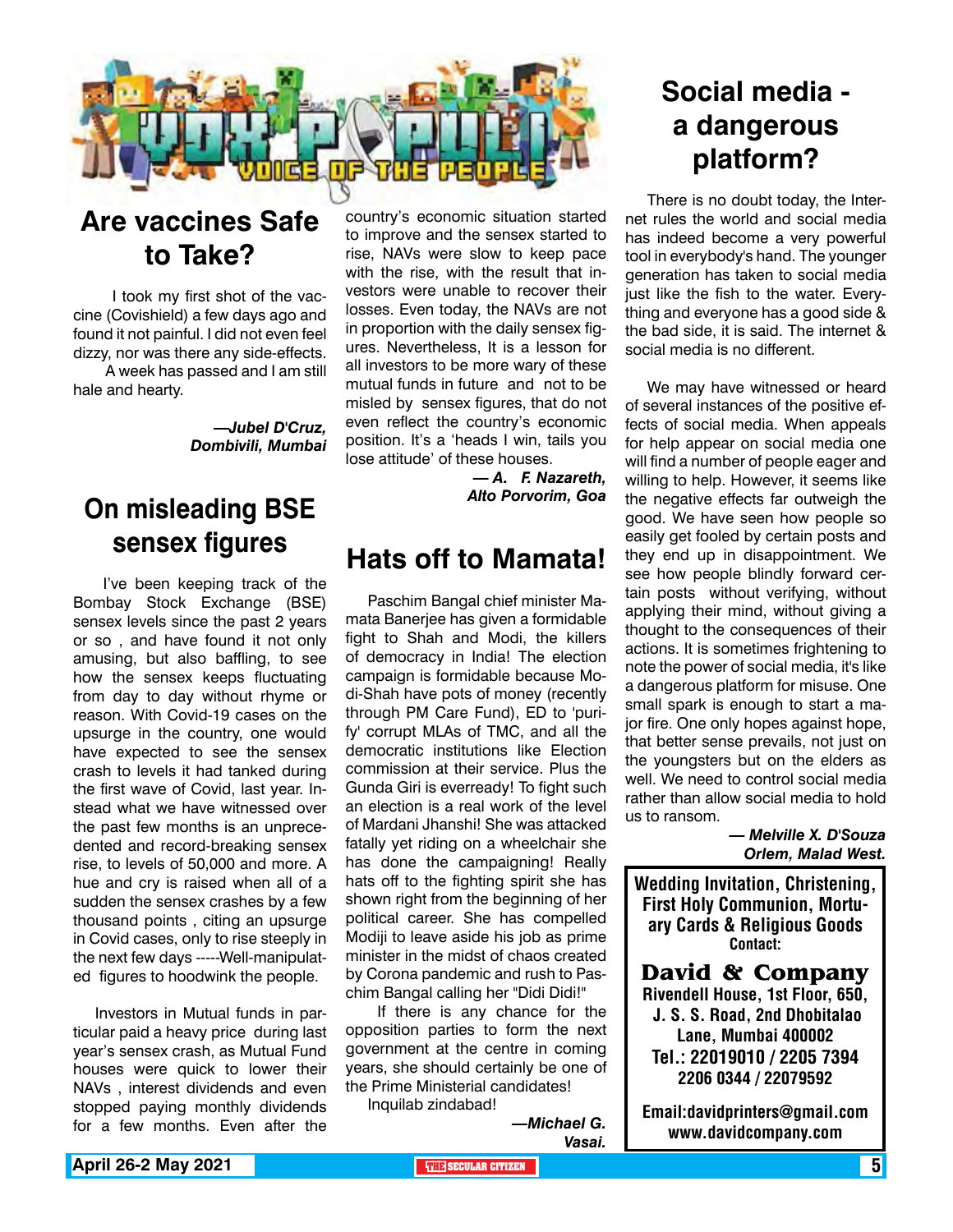*Joseph was not an old man but as young as Mary. Joseph did not simply control his passions assiduously nor was he made devoid of his libido by an angel. He sublimated his passions with his prayer and his will power and that's how he is a model for all of us!* 

### **Joseph, The Chaste Spouse Of Mary**

**St. Joseph's year (3)**

-Fr. Michael G., Vasai.

Mary and Joseph had taken child Jesus to the temple to be offered him there when he was twelve (Cfr. Lk 2.48-50). On their way back each of them thought that the child must be with the other but when they reached home they found that child Jesus was missing! In their search for him they walked all the way back to the temple once again! After three days they found Jesus sitting with the chief priests and the teachers of the law discussing theological issues. When Mary asked the child, *"Why did you behave this way with your father and me?" The answer Jesus gave was: "Did you not know that I must be in my Father's house?"* Of course Mary contemplated the mysterious answer of Jesus.In fact it was mischievous and irritating one. Jesus should have at least said, "Sorry" and then perhaps explained why he waited in the temple without informing. But instead he simply blames them for searching for him elsewhere! Walking, searching, hunting with a fear in their hearts, it was a terrible experience for both.

Joseph really got a headache. As he reached home he went to rest. Mary sensed. Joseph was trying to make some sense of the happenings. She sat on his bed, placed his head on her lap and began to give a little massage on his forehead. But just after a few minutes of that comfortable position Joseph suddenly got up with the jerk and took his head back on his pillow! What went wrong? Only Mary understood what was going on in Joseph's mind.

Joseph was greatly careful not to entertain any sensual feelings.

This is a very delicate situation we are imagining in the life of the Holy family. Some of my readers might be scandalised by just imagining Mary sitting at Joseph's bed. We 'divinise' the saints and make them inimitable for us poor humans. In this article an attempt is made to picture Joseph in a human form in order to understand the heroic sacrifices he has made as the chaste spouse of Mary! He was living with Mary, a beautiful lady. She was his lawful wife! He was living with her in the same house day and night in a formal way and casual way at least for last twelve years! He was sleeping in the same house with all privacy and informality; and yet he never touched her sensually! Is it possible for a man like Joseph? He did it heroically and protected her virginity and own chastity! His behaviour is called in Indian languages *Asidhara,* walking on the sharp age of a sword! Was it for this difficulty that Protestants 'exempt' the couple from the vow of chastity after the birth of Jesus?

When I speak to the youth on sex education I present Joseph as their model. Specially his message is required for the humanity when so much violence against women and girls is taking place. Many different forms, including domestic violence, sexual assault and harassment, child marriages early and forced ones, sex trafficking, so called 'honour' crimes and female genital mutilation. It is rooted in the gender inequality that women face throughout their lives from childhood through to old age. Woman is looked at as a sex object or worse a sex toy!

In some Indian communities perpetrators, believing in *Manusmriti,* think that violence toward women and girls is

normal or appropriate behaviour, supported by society's approval. It is one of the most widespread violations of human rights. It is time to say 'enough is enough'.

Joseph is the model who never looked at Mary with lust.

#### **THE HUMAN SEXUALITY**

It is said, *'Birds do it, bees do it, and men do it any old time. But women will only do it if the candles are scented just right -- and their partner has done the dishes first!'* It is a stereotype phrase, sure, but is it not true? Well, study after study shows that men's sex drives are not only stronger than women's, but much more straightforward. The sources of women's libidos, by contrast, are much harder to pin down. It's common wisdom that women place more value on emotional connection as a spark of sexual desire. Women also appear to be heavily influenced by social and cultural factors as well. (Cfr. Edward O. Laumann, PhD. *The Social Organization of Sexuality: Sexual Practices in the United States)*

Once again I cannot help but compare the efforts of Mary and Joseph in cooperating with God in his plan of the Holy Family! Joseph was not an old man but as young as Mary. Joseph did not simply control his passions assiduously, nor was he made devoid of his libido by an angel. He sublimated his passions with his prayer and his will power and that's how he is a model for all of us!

#### **WE ARE ATTRACTED TO YOU, JOSEPH, MAKE US LIKE YOU CHASTE**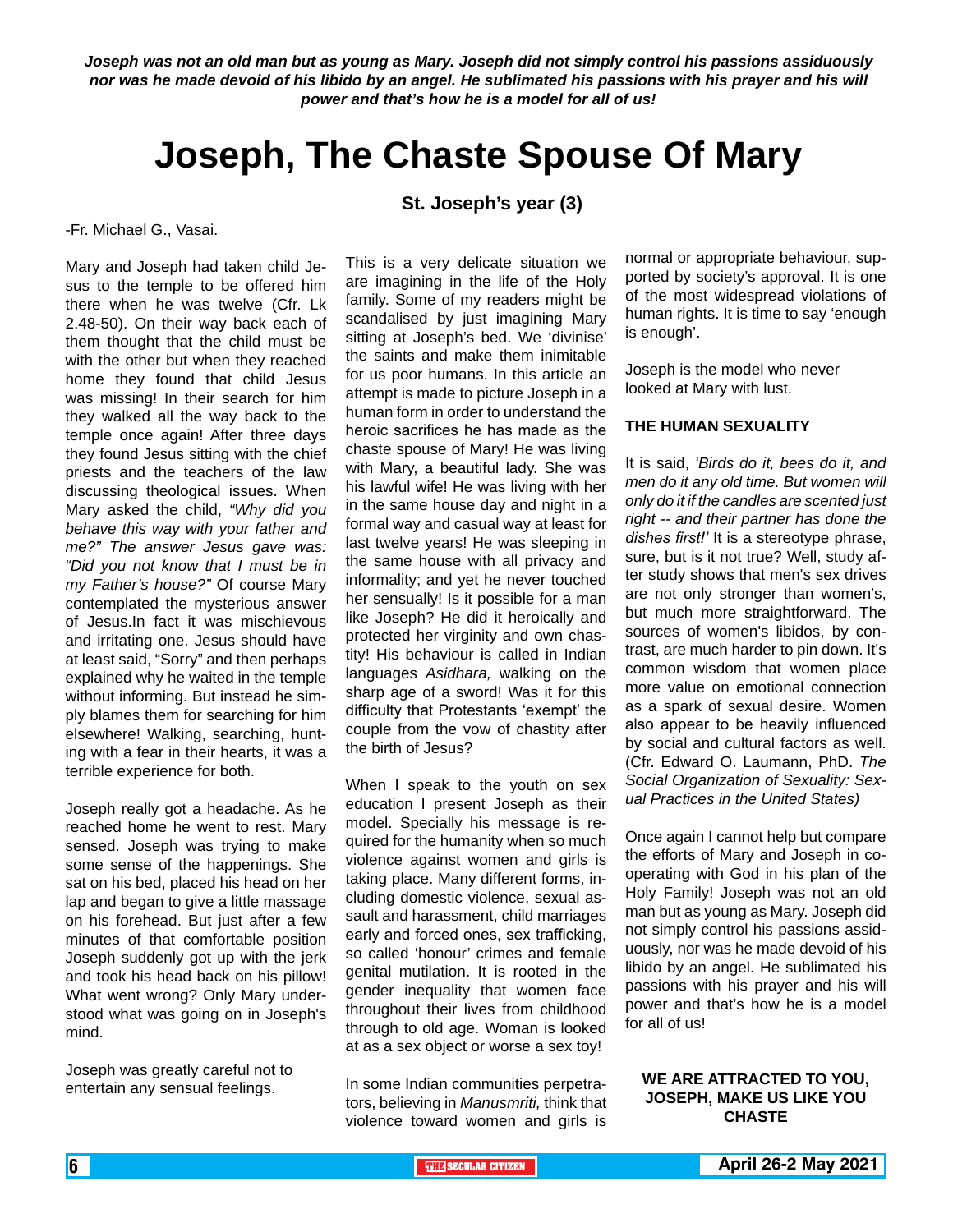

#### *GOD knew somebody had to do it: to heal in the name of Jesus.*

Peter and John, disciples of Jesus had been arrested on the imputation that they were spreading the story of Jesus's resurrection. Overnight they were both put in jail. It so happened that the next day a gathering of all the Jewish leaders in Jerusalem were meeting; so the people brought the two arrested apostles before the council, with the blame that a cripple had been healed by them.

The disciples faced Annas, the high priest and Caiaphas in the midst of scribes, elders and the curious crowds. The high priest questioned

them; "By what power or by what name did you do this" (Acts 4:7). With courage and boldness, the apostles stood before those present and faced the members of the council. It was Peter, inspired by the Holy Spirit, who spoke to them; "Rulers of the people

and elders if we are being examined today concerning a good deed done to a cripple, by what means this man has been healed, be it known to you all, and to all the people of Israel, that by the name of Jesus Christ of Nazareth…for there is no other name under heaven given among men by which we must be saved." (Acts 4:8-12).

Peter, John and other apostles became the standard bearers of the risen Lord. "By the name of Jesus Christ" they would reach out to the masses. The apostles were the first missionaries, the first spiritual crusaders of the

Word – and, the first among Christian martyrs. In the First Letter of John, he informs us that we are called 'children of God', and by the name of Jesus, "so we are" (1 Jn. 3:1)

The Lord, in his own words makes a statement of trust, a pledge of faith in his love for us; he declares, "I am the good shepherd". The good shepherd lays down his life for his sheep… I know my own and my own know me, as the Father knows me and I know the Father…this charge I have received from my Father". (Jn. 10:14-18)

The tapestry of Christian Faith is unique: The Lord is our shepherd, we are called the children of God, and

> the gospels give us the divine Word to evangelize. In Scripture reading we hear of the testimony given by Peter to the council of Jewish leaders.

BY MELVYN BROWN We were told how the Holy Spirit came upon Peter to

give him the courage to be bold. The crux of the faith is this: we are confided in with the promise of trust in Jesus, the good shepherd; the power of the Holy Spirit to inspire and guide us; and the divine Word of God to propagate the Christian belief. "They departed and went through villages, spreading the gospel and healing everywhere". (Lk. 9:6)

The Resurrection of Christ is indisputable. It is a serious historical event to preserve and to talk about, especially to the non-believer. The story of the risen Christ is a celebration of victory for all time. "O give thanks to the Lord, for he is good; his steadfast love endures forever!" (Ps. 118:1).

For centuries the Church has taught doctrine, and its teachings have been the ultimate strength of our Catholic faith. The death and resurrection of Jesus is apparently the greatest teaching to show us that death is not the end, that the soul lives on while the body serves only as a container. God is merciful and by the sacrifice of his son Jesus salvation was given to humankind. John was baptizing in Bethany beyond the Jordan when he saw Jesus, and said, "Behold, the Lamb of God, who takes away the sin of the world!" (Jn. 1:29).

When Jesus made entry into Jerusalem on a colt the people who followed cried out "Hosanna! Blessed is he who comes in the name of the Lord…" (Mk. 11:9); the sick, the possessed, the blind, the cripple – healed in the name of Jesus (Acts 4:10). Jesus told the Jews, "Truly, truly, I say to you, if anyone keeps my word, he will never see death." (Jn. 8:51)

The twenty-first century is a critical time for Holy Mother the Church, Bishops, religious, priest and laity are expected to appear confident and strong in the faith  $-$  to bolster the image that Christ abides in us and we in him. That violence, death and destruction are looked upon as this era's stations of the faith. The eulogy of our Christian life in these horrific times must be an inspiring message to generations coming after us.

In the name of Jesus, we too, can heal the wounds of this beautiful world, to keep firmly a line in support of a conservative faith in tradition and challenge.

The gravity of any crises can be resolved in his name. Pope Saint John Paul had once said that "We should be aware of what is being done to earth is part of spirituality". The reading in liturgy refers to Psalm 117:8.

"It is better to take refuge in the Lord than to put confidence in man. "Heal the world in the name of Jesus.

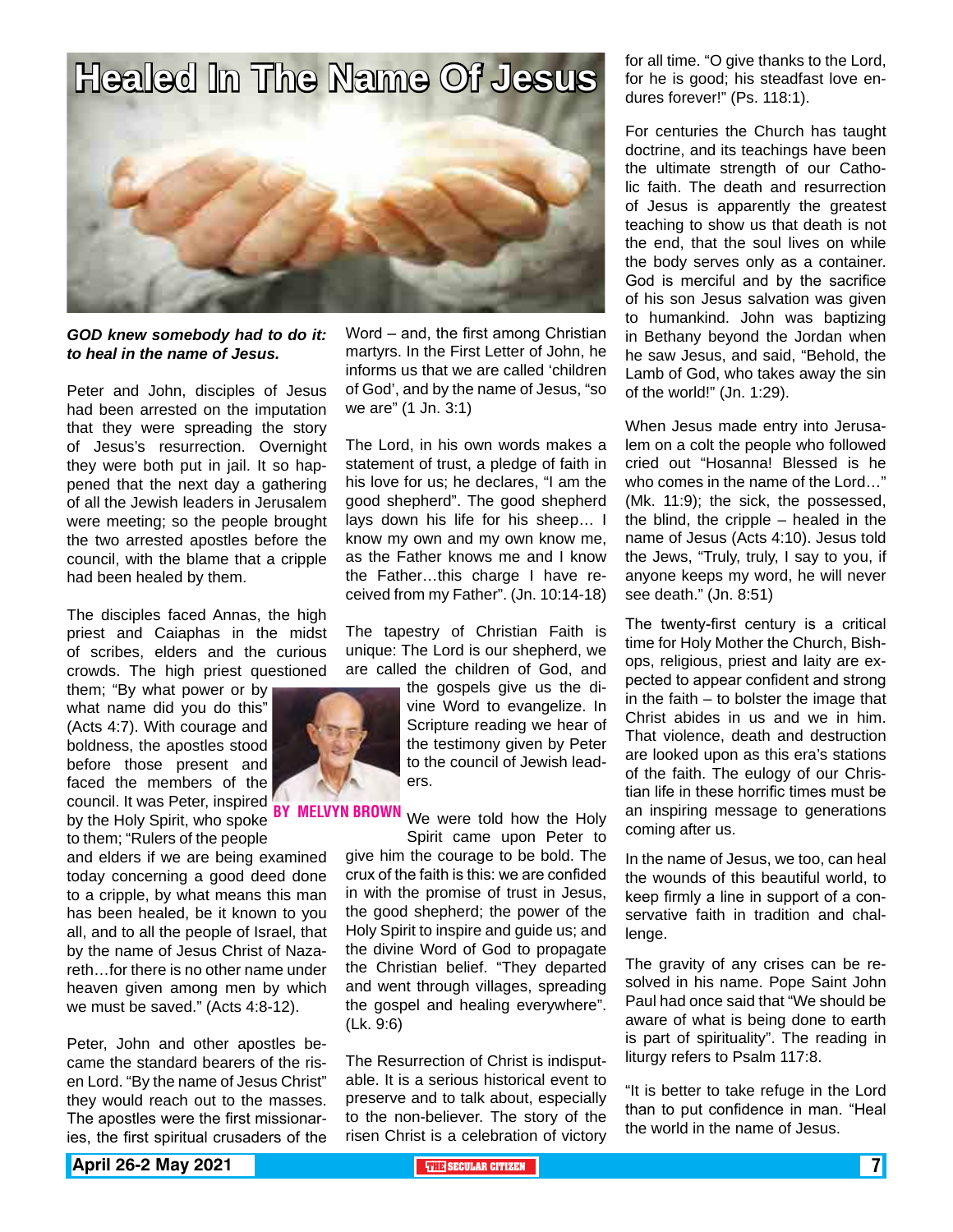# **Freedom of Religion: A Paradox?**

The Supreme Court of India pro-<br>
nounced a significant verdict<br>
on 09 April 2021, "People are<br>
free to choose their own religion". The nounced a significant verdict on 09 April 2021, "People are bench of the court was led by Justice Rohinton F. Nariman.

The bench affirmed the 'right of the citizens of the country' to "profess, practice and propagate religion", perfectly in line with the provisions of the Constitution of India.

The judgment came in the wake of a false and funny type of petition by advocate Ashwini Kumar Upadhyay, who claimed that there is 'mass religious conversion' happening 'by hook or by crook' across the country.

Justice Nariman posed a razor-sharp question to the petitioner, "Why should

a person above 18 years not choose his (or her) religion"? Exposing the silliness of the petition, he crossed the petitioner asking "What kind of a writ petition is this"?

Stating the petition "very, very harmful kind" of "public interest", the Justice cautioned the

petitioner further, saying that "We will impose heavy costs on you…Withdraw it or argue and risk the consequences".

Dismissing the petition, along with the pleas to approach the Law Commission or the High Court, is a major lesson for those that are of the kind of the petitioner.

Quoting Article 25 of the Constitution of India, the Justice questioned the petitioner as regards the 'implications' of the 'freely propagate', along with 'profess and practice', subject only to 'public order, morality and health'.

'Every person is the final judge of his own choice of religion or who their life partner should be' is a question of the common sense of the individuals.

To expect the court 'to sit in judgment of a person's choice of religion or life partner' does not stand to any sound reason. Well, the wisdom of the court is a standing logic for the humans, for



odd as well as even times.

The court has grounded 'freedom of religion' in the fundamental right to 'privacy', which is inviolable, along with 'right to life, dignity and liberty'.

> This makes the verdict more sound and effective.

Needless to state that the basis of the petitioner is totally 'imaginary, fake and vicious' that 'there is not even one district in India that is free of

black magic, superstition and religious conversion done, by means of intimidating, threatening, luring through gifts and monetary benefits'.

It may be recalled that 'freedom of conscience' is the foundation of 'freedom of religion' that is guaranteed by Article 25 of the Constitution. The 'freedom of religion', in its turn, is further warranted as per the 'secular credentials' of the Constitution, as per its amendment in 1976.

Even before the amendment, ever since its inception, the 'spirit' of the Constitution was 'secular'. The amendment only verbally and legally explicated the mind of the Constitution, as ruled by S. R. Bommai, the Human Resource Development Minister in the United Front government from 1996 to 1998.

The anti-religious riots and violence, like the 1984 Anti-Sikh Massacre in Delhi, the 1990 Anti-Hindu Riots in Kashmir, the 2002 Anti-Muslim Riots in Gujarat and the 2008 Anti-Christian Riots in Odisha, are major anomalies

of the above provision of the Constitution.

Besides, the 'anti-conversion laws' in Orissa, Madhya Pradesh, Arunachal Pradesh, Chhatisgarh, Gujarat, Himachal Pradesh, Rajasthan, Tamil Nadu, Jharkhand, Uttarakhand, along with the recent 'ordinance' in Uttar Pradesh, betrays the

spirit of 'secularism' and violates the 'religious freedom' enshrined in the Constitution, manifestly so.

As a matter of fact, it is too obvious that almost all the major and minor religious traditions of the world are in India. Four religious traditions have India as their birthplace, too. Too often, India is considered a 'religious country' for the presence of diverse religions, along with the profuse religious engagement of the people in general.

In spite of the fact that the Hindu population amount to nearly 80 percent, the overall minority communities are majority groups in different states, regions and districts of the population in India. In addition, to think that the so called minority communities are a threat to the so called majority community is nothing less than a ridiculous argument.

The root of the problem in our country is this that 'we the people' have not acquired the required 'maturity' as citizens of the same country to 'peacefully co-exist' and 'harmoniously live together' with all religious and social communities in India, honoring their differences.

We the citizens fail to rise above the petty majority-minority considerations,





*Thomas*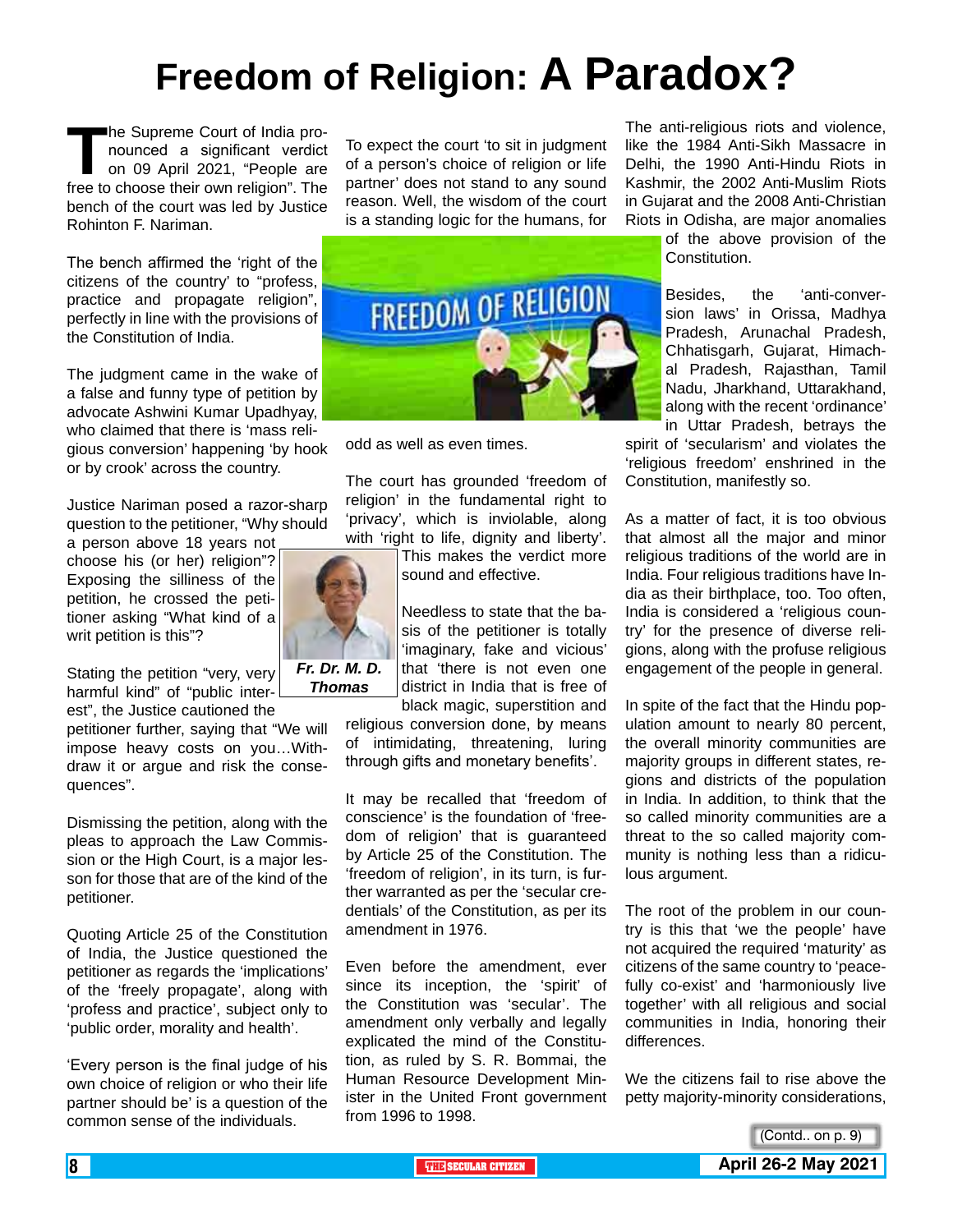because, since time immemorial, we have been too much habituated to discriminative and divisive policies and practices, both in organized and unorganized ways. It is high time we got rid of the heavy hangover of the same.

A fairly high percentage of people in India are either owners or beneficiaries of the west-generated technological gadgets and facilities, along with education. But, we have not been fortunate enough to grow beyond selfish, petty, jealous, communal, discriminative, divisive and raw ways of thought and behavior, in view of an inclusive attitude to one and all.

As 'we the people', we are called for holding on to our 'Constitution as the most sacred book' and abide by the great 'values' enshrined in it and the 'spirit' that emerge out of them. Therefore, it is our 'ethical, human and spiritual duty' to honour the 'right to life, dignity, privacy and liberty' and, as a result, 'freedom of religion', necessarily so.

We need to come out of the predicament of considering the other as 'this and that' and boost up our 'sense of togetherness' as 'citizens of one nation', by staying tuned to each other. Only then, the great ideals of the country, such as 'unity in diversity' and *'vasudhaiv kutumbakam',* will become a reality for us.

The verdict of the Supreme Court has alerted us to come back to our 'common grounds' and remain tuned to our 'shared ideals'. It is a motivation for 'we the people' to be 'humane' enough by respecting one another as human beings. At any rate, 'religious freedom' shouldn't be allowed to become a 'paradox'.

*The author is Director of Institute of Harmony and Peace Studies, New Delhi, and has been committed to cross-cultural perspectives, interfaith relations, constitutional values, national integration and social harmony, for the past over 40 years. He contributes to the above cause through lectures, articles, video messages, conferences, social interactions, views at TV channels, and the like. He could be contacted at 'mdthomas53@gmail.com'.* 

(Contd.. from p. 8) **PRAYER IN THE TIME OF PANDEMIC**

#### **We come to you today**

dear heavenly and loving Father as your children, as one family: with deep faith and a total surrender to your will

#### **We come to you today**

at a time when our world is gripped with the pandemic COVID-19 It is more than a year now :we are tired, afraid and uncertain Thousands(including our loved ones) have died everywhere and many more are affected

#### **We come to you today**

trusting in your loving providence fully assured that you care for all of us and that you will protect us from every danger

#### **We come to you today**

imploring that you heal all those who are affected in any way that you comfort all those who have lost a loved one and give the much-needed hope to the faint of heart

#### **We come to you today**

praying that you bless all the scientists, caregivers and the support staff those in authority, those entrusted with our well-being and all who are giving of their best to address this serious reality

#### **We come to you today**

pleading for the humility to be cautious and prudent to be responsible citizens and not gamble with the lives of others to be able to discern the truth from the false and not be spreaders of fake news or the virus

#### **We come to you today**

asking for your mercy on the poor , the vulnerable and the excluded the daily wage earners, the migrants, the unemployed, the hungry those who are lonely, aged, infirm and who are unable to cope with this pandemic

#### **We come to you today**

thanking you for your blessings and seeking your strength that inspite of all our fears and the difficulties we face we may only see and accept your hand at work today Mary our Mother, Health of the Sick intercede for us, to Jesus your loving Son!

#### **Amen.**

*\*(Prayer composed by Fr Cedric Prakash SJ(29 March 2020) 1st revision(1 May 2020) 2nd revision(15 April 2021)* 

**April 26-2 May 2021 The City of the SECULAR CITIZEN 1999 (Secular City of the SECULAR CITIZEN 1999)**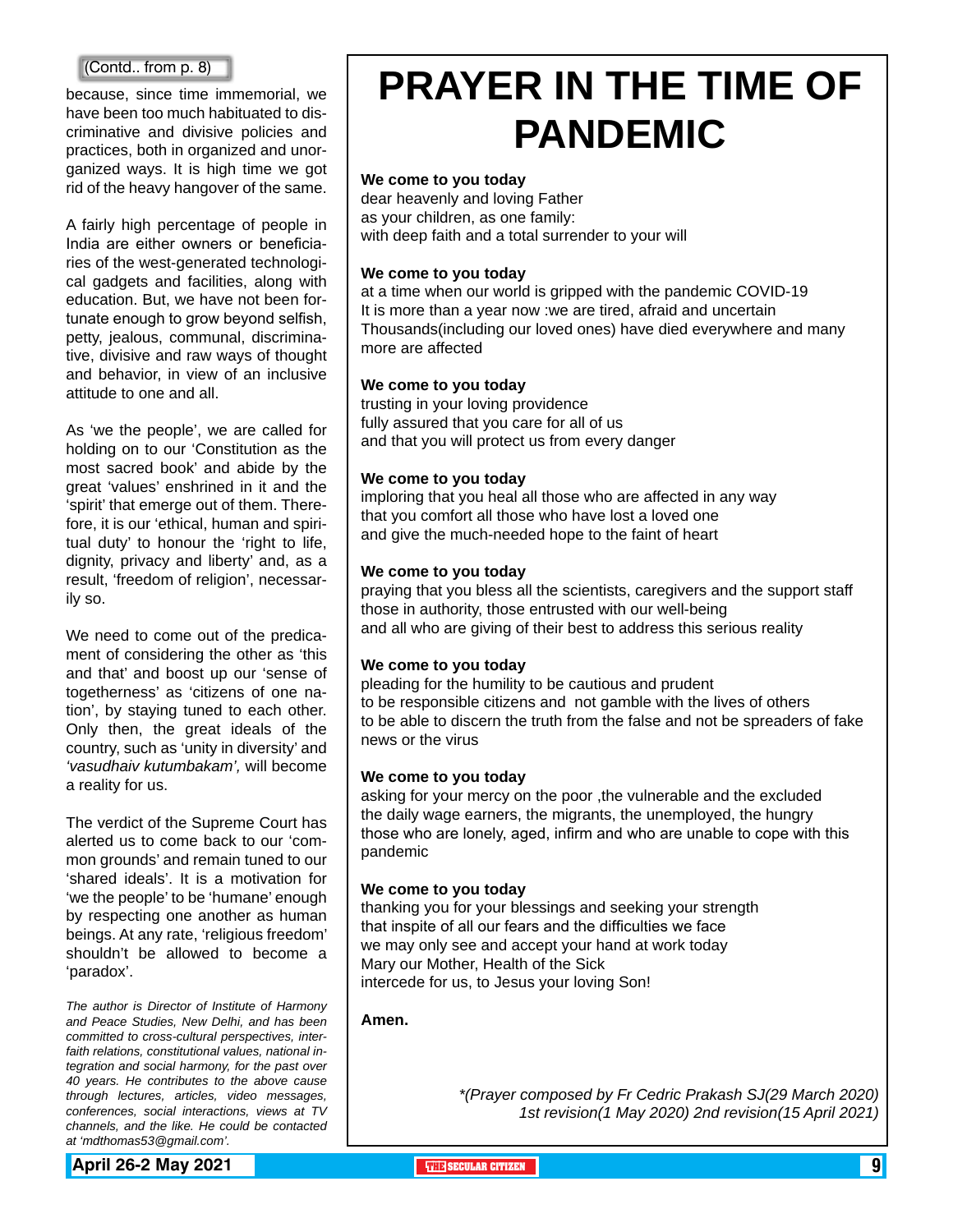# **Variance In Vaccination**

**V** accination is a safe and<br>effective way to prevent<br>disease and save lives –<br>now more than ever. Today there effective way to prevent disease and save lives – now more than ever. Today there are vaccines available to protect against at least 20 diseases. As covid-19 cases are again on the rise in India, it is time for massive acceleration of vaccination.

Eventually, all adults are to be inoculated; observation time after vaccination can be reduced or even removed as we have seen

that there is no major untoward event after inoculating more than 2 crore people. This will avoid crowding at the centre; vaccination camps can be conducted at industries, big apartments and shopping malls; vaccination can be done on Sundays too, which will benefit office-goers. Since the government has fixed an affordable  $\bar{\tau}$ 250 for the vaccine, private hospitals can handle the situation comfortably. However, the number of cases are increasing during the second wave and that is causing concern.

To encourage others to get vaccinated, we should be convinced first that it works. However, we never got any assurance from the reliable sources that it works as it is intended;

still I took it; now we do not C.K. Subramaniam know whether we are safe

or not? The reason being the virus is undergoing culturalization inside my body; no expert is confident enough to stay that this works or it doesn't; give one source which we can use to convince others to go in for the vaccination at the right time.

We are ready and willing to lead by example -- but there too, it is assured that it will behave the same way with others, as it behaved with one and all; even our friends on the group are reluctant to say what they underwent post-vaccination; there is



no confidence building effort from any quarters; apart from that, the spike is higher in the age group which was not authorised to take the vaccination; while the aged and old are maintaining the instructions of safe living, the youth and the middle aged are thronging the streets unmindful of the consequences ; the recent religious gatherings, throwing caution to the air, does it really augur well for the country?

Why are we not taking the due care to stop the outbreak and spreading of

> the virus? Where is the problem? we are trying to fulfill our wishes at any cost and so ego is the problem -- give it up; think of your neighbour as your family - protect him/her as much as you protect your near and dear; so it is not the

reluctance to get vaccinated

that is causing the spreading of the virus, it is the ego within us; give it up; start believing we will be safe and so will my neighbour -- friendly or otherwise; then see the results -- we might not even need the vaccine. Let us face the present situation with a brave heart and boost our confidence level just like boosting our immunity.

As covid-19 cases are again on the rise in India, it is time for massive acceleration of vaccination. I suggest the following measures: involving more private hospitals for vaccination; massive publicity by the government through the media to create awareness through the services of film personalities, politicians and sports persons; removing the co-morbidity clause for those above 45 years as it consumes more time to verify this.

For the past few weeks, the daily statistics regarding the virus indicate that the city has touched a new mark in the name of the second wave. True, the

numbers are alarming in metropolises such as Mumbai and even less so when you compare them with figures from abroad, but it cannot be denied that the scourge is holding its own in the city. This is despite the best efforts of the front line health workers. What should the city be doing to gain further ground against the Coronavirus?

It is seen in daily reports that a significant chunk of new cases is contributed by those coming into the city. There is no way this can be prevented – most of the migrants are employed here. All championing of lock downs and insisting on physical distancing is only by the affluent. The less well-off cannot afford such luxuries. The initial few weeks of lock down was essential chiefly for the administrative machinery and infrastructure to gear up but now such measures have no meaning. It is far better to focus on battling the disease than shying away from it.

Secondly, the city has to get going on its vaccination drive. There was sound logic in such prioritization but when those whom it was meant to benefit do not take to it, what can be done? Statistics indicate that there has been poor response from those for whom the first batch of vaccines were intended. If the demand for the first dose was poor, it has been abysmal for the second. Under such circumstances, why restrict the availability?

(Contd.. on p. 11)

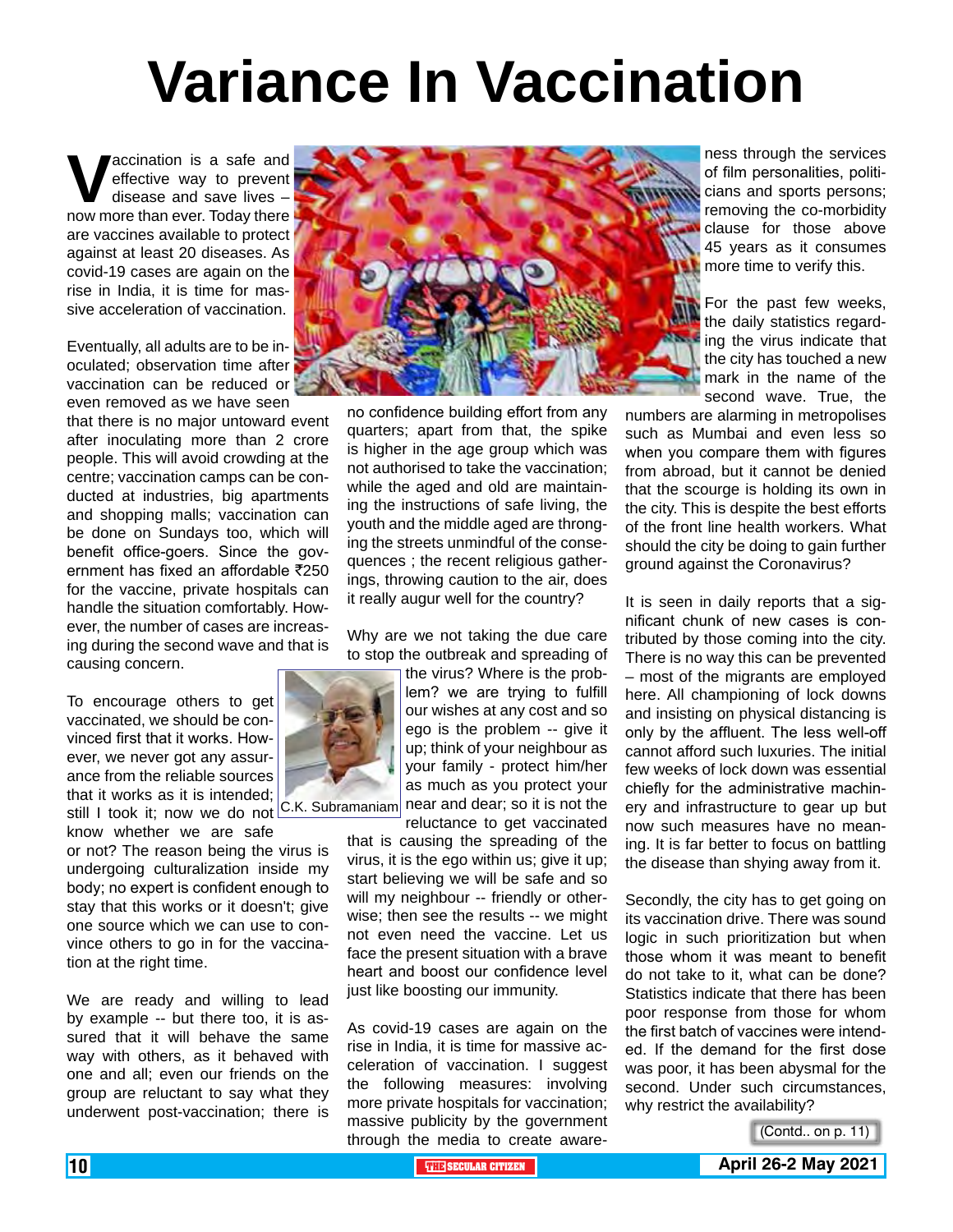#### (Contd.. from p. 10)

With more people vaccinated we can at least ensure that the virus when it attacks will be less lethal and that means fewer deaths, and probably less people getting infected. This will eventually lead to a further reduction in cases. Ground reality seems to indicate that the good Indian 'jugaad' has already kicked in– reports are doing the rounds of how influential people not in any way connected with health care or civic services are managing to get ahead in the vaccination queue. This however is not a bad thing for the vaccine has to start reaching more people. Why not then throw it open to all?

The second phase of the vaccination drive may have commenced with great euphoria, but much confusion prevails. There is still speculation about administering a second dose of vaccination for senior citizens and they are just waiting for their turn to come after 42 days of cooling time. Again, there is a shortage of vaccines at many centres, resulting in closure of many vaccine centres. Let us clear about all doubts and wait with baited breath for the second dose in time.

Vaccines will ensure a decisive victory for the country over the coronavirus pandemic. The time has come to understand more, so that we may fear less. Life is a series of natural and spontaneous changes. Resisting them will only create sorrow. Let reality be reality. Allow things to flow naturally forward in whatever way they like. The chief danger in life is that we may take too many precautions even after inoculation is over. Wearing masks and washing hands all have become part and parcel of our regular routine. We were all waiting for V-Day with baited breath when the nation will announce and now that has come as a reality. Genie will be out of the bottle and Corona will take its place. Once bottled, it will be thrown in the deep sea never to be found again. Mankind will surely emerge triumphant and science will not fail us. Life's a fight; a good fight of faith.

### **Psychological Issues Due to Covid**

The Health Outreach Initiative<br>of the Archdiocese of Bombay<br>organized an interesting talk by<br>reputed Social Psychologist Dr. Harof the Archdiocese of Bombay organized an interesting talk by reputed Social Psychologist Dr. Harish Shetty on 11th April. The talk was about strategies in copying with psychological issues due to Covid.

There are two main triggers for depression during these times. The first is our fear of either ourselves or our family getting Covid. The second is a pervading sense of loneliness and isolation. This leads to depression, anger, frustration and, at times, escalates to violence within the family. Dr. Shetty said that while the Government is going all out to prevent the spread of Covid and attending to the physical health of people infected by the virus, the mental health of the population is unfortunately ignored and this may have serious repercussions in future. It is therefore important to address this issue.

- Dr. Shetty clarified that fear is good because it ensures that we take precautions such as wearing a face mask, maintaining social distancing and washing our hands. However, the problem arises when the underlying fear is not expressed and escalates into anxiety.
- Regrettably the second wave brings back memories of the first wave in full force. He narrated an incident when he was approached by a disturbed seventeen year old boy whose parents were constantly quarrelling. Dr. Shetty explained that fear leads to heightened irritability and quarrels. The boy was told that he had to be a psychologist himself and advised to approach each parent separately, ask them what was troubling them and reassure them. The mother was afraid about how the family would cope if she died of Covid. All he had to tell her was, "Don't worry mom. I am there for you." The father was afraid of losing his job. He reassured his father that there would be different avenues of earning an income

should the need arise which the family could arrive at after a brain storming session.

- Dr. Shetty further said that when sharing our fears, our minds become creative as the block created by anxiety is removed.
- He went on to narrate another incident involving a teenager. As the father was working from home, he wanted to coach his son in physics which upset the son as the latter resented his father not spending time with the family during normal times. Dr. Shettyexplained to the boy thatdad was slogging late in the office for the betterment of the family and suggested that the family should bond together by sharing stories of their lives – stories of incidents and not stories of 'glory' or achievement. The entire atmosphere in the family changed. Father and son got closer during physics coaching.
- Dr. Shetty then touched upon relationships within the family where some of the members are elderly. In one instance, the son treated his father like a child and refused to tell him about the current Covid situation within the country and worldwide. The son was advised to be open with his father and give him the information sought. The truth may cause turmoil initially but the person is then at peace.
- Lastly he advised that one should take care of one's physical health by eating healthy foods and exercising. He humourously stated that one should not try any stunts which could land us in hospital where we may contract Covid. He narrated how an elderly lady landed up in hospital after climbing a stool in order to clean a speck of dirt on the fan. Was the speck worth being hospitalized? Instead he suggested ten minutes of family yoga after prayers with emphasis on breathing exercises in order to find peace and handle the "emotional hijacking" caused by the pandemic.

*—Monica Fernandes*

**April 26-2 May 2021 The CITIZEN 11 SECULAR CITIZEN THE** SECULAR CITIZEN **11**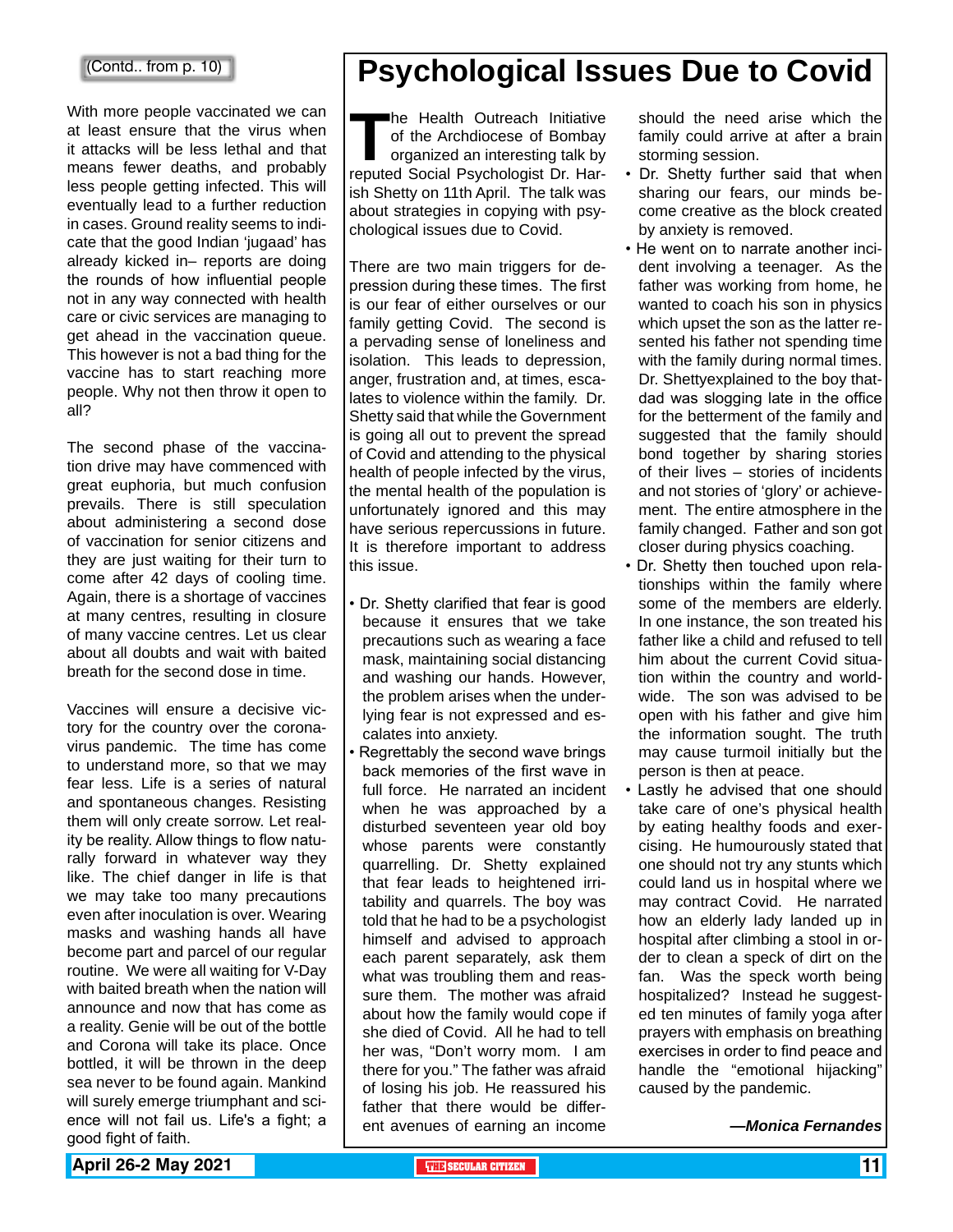It took 6 weeks for 17 lakh Mumbaikars to take Covid Vaccine

It took 1 day for 35 Lakh people to take a dip at Maha Kumbh.

So it is proved people are interested in next life than this life!

\*\*\*\*\*

#### **Funny Riddles**

1. What do you call an ant who fights crime?

A vigilanty!

2. Why couldn't the astronaut book a hotel on the moon?

A. Because it was full

3. How do you throw a party in space?

A. You planet

4. Why did the cabbage win the race?

A. Because it was a-head

5. What does a book do in the winter?

A. Puts on a jacket

--- Contributed by: Jubel D'Cruz, Mumbai

#### \*\*\*\*\*

#### **A husband and wife had a fight.**

Wife called her mom: He fought with me again, I am coming to stay with you.

Mom: No dear, he must pay for his mistake. I am coming to stay with you!

\*\*\*\*\*

A guy sees his mother in law riding a bicycle. "Where are you going?" he asks.

"To the cemetery" she replies.

"And who is going to return the bike?" \*\*\*\*\*

I came across 6 men beating up my mother in law. My wife asked "aren't you going to help?" I said no, 6 should be enough.



#### **A rich mother in law has 3 daughters who are married off to 3 men....**

She wanted to test whether her sons in law really cared about her or not. So she devised a plan. She invites her first SIL for a run and after reaching a river she purposefully slips into the river's current.

Without any hesitation first SIL jumps into the river and saves her. The very next day he receives a brand new Audi car and \$10mn in cash with a note "thanks for saving me-MIL". She now invites second SIL for run and does the same , without hesitation he jumps in and saves her. The next day he receives same model car ,\$10mn and note saying "thanks for saving me-MIL". She now invites her final SIL and does the same when she reaches the river but this time the son in law just ignores and walks back to his home. The very next day he receives 2 brand new cars and \$20mn in cash with a note "thanks for saving me-FIL".

As I was picking up my mother in law from the airport, I asked her, "So, how long do you think you'll be staying with us?"

\*\*\*\*\*

She answered, "Well... for as long as you like."

"Not even for coffee??"

#### \*\*\*\*\*

A lawyer named Strange was shopping for a tombstone. After he had made his selection, the stonecutter asked him what inscription he would like on it.

"Here lies an honest man and a lawyer," responded the lawyer.

"Sorry, but I can't do that," replied the stonecutter. "In this state, it's against the law to bury two people in the same grave. However, I could put ``here lies an honest lawyer''."

"But that won't let people know who it is" protested the lawyer.

"Certainly will," retorted the stonecutter. "people will read it and exclaim, "That's Strange!"

\*\*\*\*\*

The following is a courtroom exchange between a defense attorney and a farmer with a bodily injury claim. It came from a Houston, Texas insurance agent.

Attorney: "At the scene of the accident, did you tell the constable you had never felt better in your life?"

Farmer: "That's right."

Attorney: "Well, then, how is it that you are now claiming you were seriously injured when my client's auto hit your wagon?"

Farmer: "When the constable arrived, he went over to my horse, who had a broken leg, and shot him. Then he went over to Rover, my dog, who was all banged up, and shot him. When he asked me how I felt, I just thought under the circumstances, it was a wise choice of words to say I've never felt better in my life."

#### \*\*\*\*\*

Coroner to Witness: "The collision occured at the junction of High Street and Church Road; how far away were you?"

Witness: "54 yards, 2 feet, 6 inches." Coroner: "You are very precise. Did

you measure it?" Witness: "Yes."

Coroner: "Why?"

Witness: "I knew some idiot would ask me."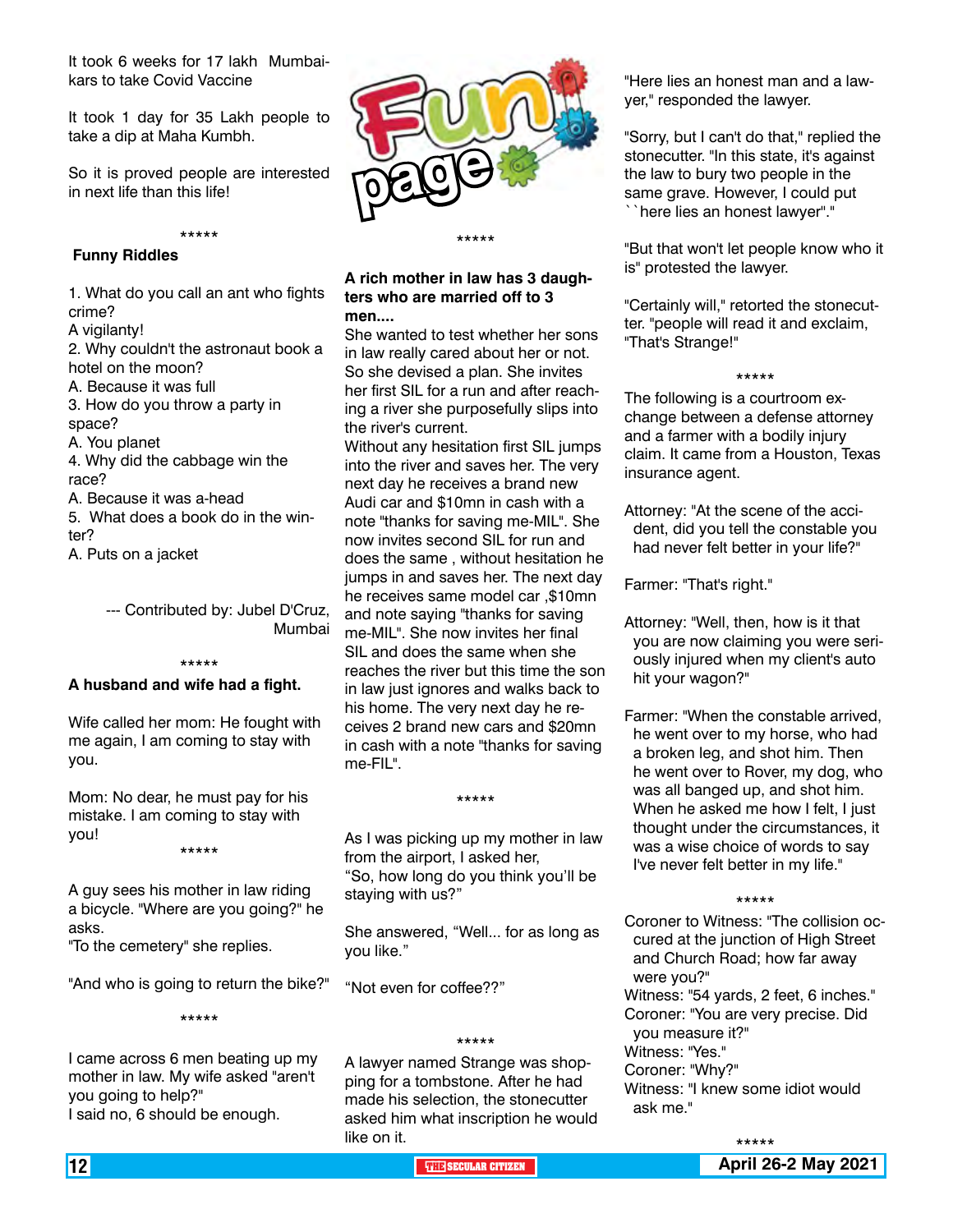### **World Health Day 2021!**

The above Day is observed on 07 April; but lets make 'Health' a part of our daily routine! The Theme for 2021 is, "Building AHealthier World ForEveryone"!

Disease pattern in India is shifting from communicable to non-communicable disease (NCD) types like hypertension, type-2diabetes, and obesity. Below are 15 tips for a 'healthier heart'!

\*Restrict salt to less than one teaspoon a day (2,300mg). \*Limit alcohol intake to 2 pegs (60ml) or 150 ml of wine perday. \*Avoid all forms of tobacco, especially smoking. \*Maintain an ideal body weight – shorter the waistline, longer the lifeline! \*Check blood pressure, blood sugar and serum lipids twice a year. \*Manage anxiety and stress throughyoga. \*Practice Catholic spirituality through Bible reading, Eucharistic Adoration, and Divine Mercy Chaplet! \*Sleep well for at least 7 hours. \*Take your regular medications. \*Exercise frequently, like walking 30 minutes 5 days a week. \*Undergo the 6-Minute Walk Test (6MWT) – 500 meters in six minutes without any cardio-respiratoryproblems. \*Remember the rule of '80' – Maintain your diastolic BP, fasting blood sugar and LDL (bad) cholesterol and weight circumference below '80'. Walk with a speed of at least 80 steps a minute. \*Other fun workouts include dancing, aerobics, gymnastics, swimming, biking, and hiking. \*Eat in moderation with more of greens, bycutting saturated trans-fats, refined white foods (sugar, flour and rice), as also packaged and processed diets. \*Consume probiotics like yogurt and pills.

Christ had warned, "For where your treasure is, there your heart will be also" (Matthew 6: 21).

> *—Dr. Hazel Colaso, Memphis, TN. USA.*

### **Why do we need the police?**

The police authorities are considered as one of the most significant sections of the society. These officials happen to be for the protection and peace in the society. They are considered as the most appropriate person at the time of crisis and danger in the country. But sometimes they take the law into their own hands and beat up people for no fault of theirs.

 During the lockdown, some of them never allowed people to walk on the roads, even to buy essential commodities like vegetables, milk and bread. And if you question these idiots, they beat you black and blue and even put you behind bars.

 They also threaten shopkeepers by demanding haftas. They are the most corrupt people on the earth. Such personnel should be removed.

*— Jubel D'Cruz, Mumbai*

### Ad. Rates for Thanksgiving

|                                             | <b>Colour</b>   | <b>B/W</b>     |
|---------------------------------------------|-----------------|----------------|
| <b>Favours granted minimum</b>              | <b>Rs. 800</b>  | <b>Rs. 500</b> |
| i.e. 15 words $+$ 1 block(1 photo of saint) |                 |                |
| each additional block                       | <b>Rs. 400</b>  | <b>Rs. 300</b> |
| <b>Holy Spirit Prayer</b>                   | <b>Rs. 1000</b> | <b>Rs. 700</b> |
| Other small prayers (upto 100 words)        | <b>Rs. 1000</b> | <b>Rs. 700</b> |

Contact: Tel.: +91 - 9820485389, 9820473103 The Secular Citizen, 99, Perin Nariman Street, Fort, Mumbai - 400001

#### **Prayer & Thanksgiving Prayer To The Holy Spirit (if you are in difficulty, You can say this prayer)**



HOLY SPIRIT, You who makes me see everything and shows me the way to reach my ideal. You who gives me the Divine Gift to forgive and forget all that is done to me and you who are in all the instances of my life with me. I in this short dialogue want to thank you for everything, affirm once more that I never want to be separated from you no matter how great the

material desires of this life may be I want to be with you and my loved ones in your perpetual glory to the end and submitting to God's Holy will

*—R. D. D'Souza*



**Thanks to Sacred Heart of Jesus & St. Jude for the favours granted**



**May the Sacred Heart of Jesus be adored, loved, glorified & praised throughout the world now and forever. Sacred Heart of Jesus, have mercy on us. Sacred Heart of Jesus, Thy kingdom come. St. Jude worker of miracles pray for us. St. Jude helper of the hopeless pray for us. Amen.**

*Say this prayer nine times a day for nine days.* 

*— Anil A. D'Souza*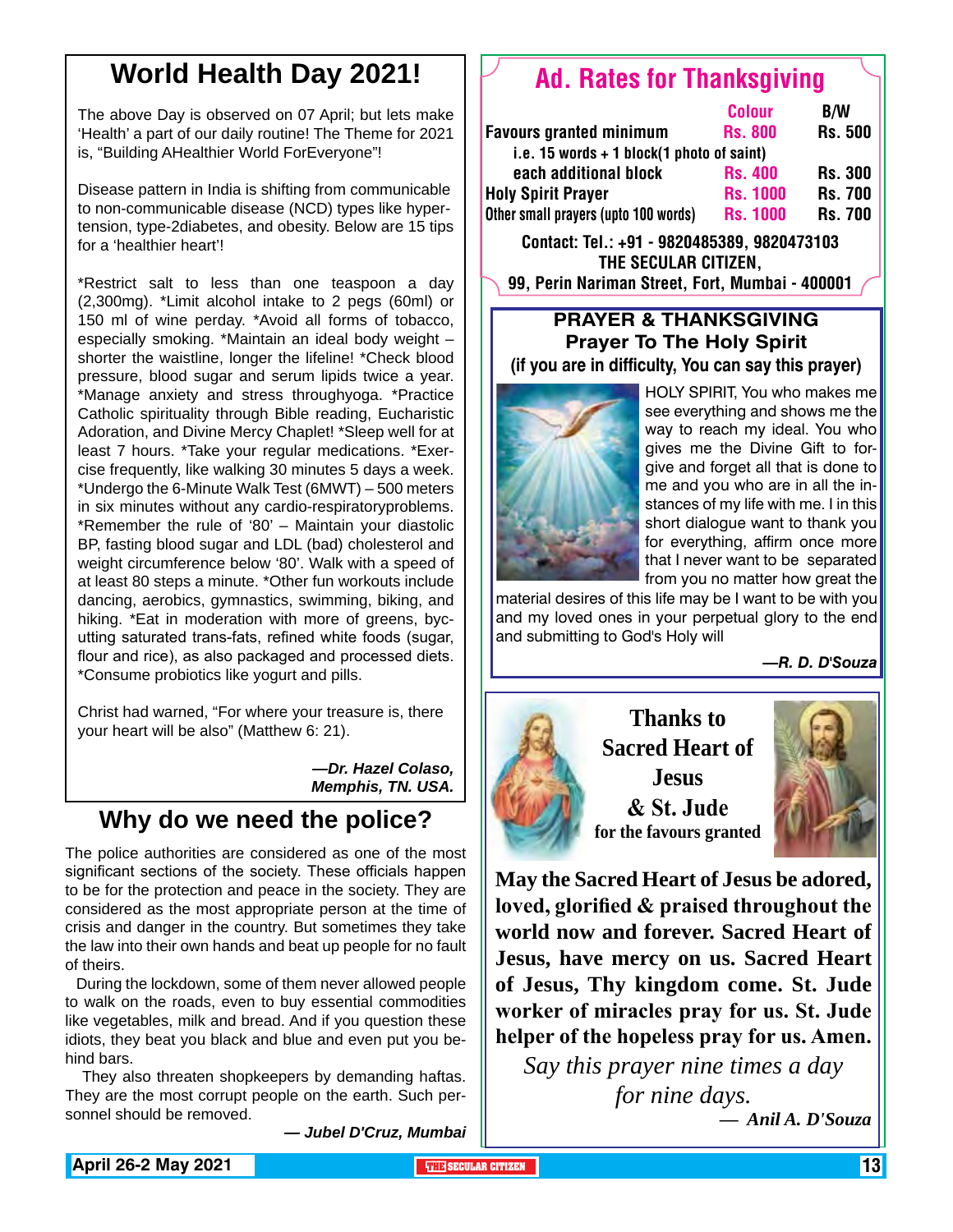# **Covid invasion anew in Kanara**

#### *— Ivan Saldanha-Shet.*

India has come into a serious grip<br>
with a second wave of Coronavi-<br>
rus, there is a sense of fear. Maha-<br>
rashtra and to a large extent Mumbai ndia has come into a serious grip with a second wave of Coronavirus, there is a sense of fear. Mahaand suburbs are rapidly getting into a distress situation again. In Karnataka even in Dakshina Kannada and Udupi districts a sharp spike in Covid cases is on the cards. But of the two districts, Udupi is certainly battling a serious problem with Covid cases from the MIT Manipal campus now a containment zone. Many 'Mangaloreans' ask about the situation in this part of India.

So, as far as Karnataka goes, capital Bengaluru tops the list with its Covid numbers rising alarmingly. The district administrations of both Dakshina Kannada and Udupi are leaving no stone in ensuring Covid protocols are followed. Udupi admin has also warned of a criminal case against mask rule violators, in Dakshina Kannada district, the fine amount has been doubled to ensure that at least the fear would force people to wear masks.

### Subscriptions for **RENEW SECULAR CITIZEN**<br>Renewal as well as New, can be

sent through Bank Fund Transfer to any one of the following banks:

Bank: HDFC Bank Branch : CST - Mumbai VT Account Name: The Secular Citizen Current Account No. 03552000006744 ISFC code: HDFC0000355 or Bank: Citizen Credit Co-op Bank Ltd., Branch : Colaba, Mumbai Account Name: The Secular Citizen CurentAccountNo. 2090031000000489 ISFC code: CCBL0209003

Please inform us through email: secular@sezariworld.com or through phone: 9820485389 after transferring the same.



If cases in Udupi have shot up, in Dakshina Kannada it has been escalating one day to the next. NOT letting guard down is most important as of now. But, it is a bitter truth that despite the looming second wave, people do NOT refrained from participating in religious gatherings and cultural events like Yakshaganas in large numbers. Many even point out why only some sections are blamed when massive election rallies are held under the helm of the top leadership with hardly any Covid protocols - Church gatherings continue.

However, huge numbers of violations are being reported and huge amounts collected as a penalty. Amid the Covid pandemic, the district is also seeing a spurt in Malaria and Dengue cases and so far over 180 Malaria and 21 Dengue cases have been reported. Maximum 172 Malaria cases were reported from Mangaluru. Sullia and Bantwal have recorded five Dengue cases. If there is one department that is feeling maximum pressure due to the Covid pandemic is the Health Department. Currently with the Covid vaccination also underway and now with a slight spurt in Covid the work-

load of the Department already facing manpower shortages, has further increased. Of the total 1631 sanctioned posts in the DK Health Department, a staggering 698 are vacant. Presently, the Department has 641 permanent staff while 292 are working on contract basis. The vacant posts include that of senior and junior health assistants, specialist doctors and pharmacists. Even in Wenlock Hospital which serves as a Covid Hospital, of the sanctioned 613 posts, 184 are vacant. Presently Wenlock has 257 permanent and 172 contact staff. Health Minister Dr Sudhaker while stating that he is aware of the vacancies, has said the government would take suitable measures and has asked the district administration to submit a report.

The likelihood of things going out of hand if people let down guard is very real and staring us in the face. Though the Government does not desire a clamping of another lockdown as such, lockdown-like restrictions will be widespread soon it is felt. It is the responsibility of each and every citizen to follow Covid appropriate behaviour for the safety of oneself and also for the safety of others on priority. Let better senses prevail now.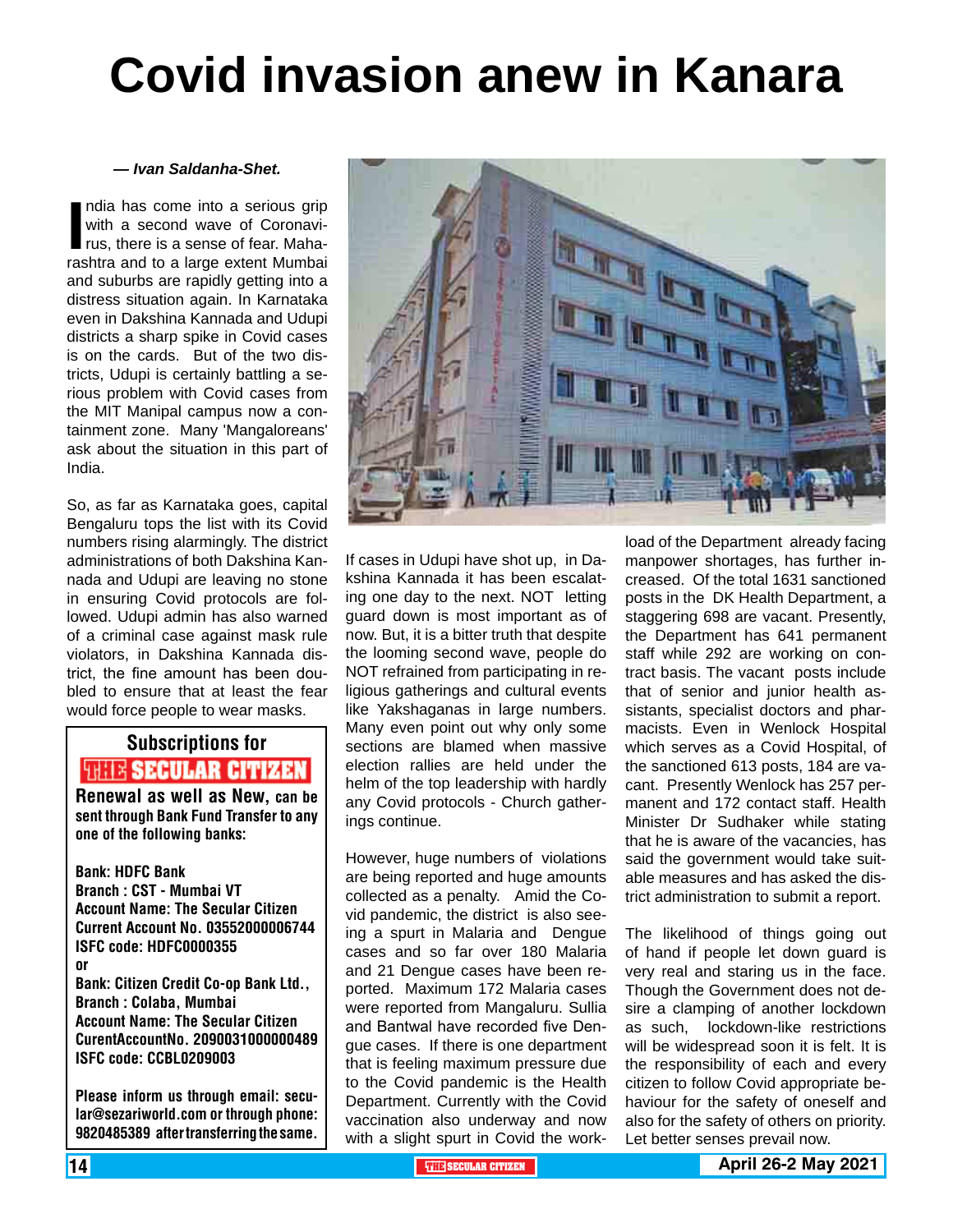### **The benefits of the banana peel**

 Banana peels can soothe an itchy mosquito bite. Rubbing the area with the inside of a banana skin can give immediate relief as its sugars help to draw fluid out of the bite.

 You can also put an end to your hair and skin issues through the use of banana peels. Using the inside of a banana peel, you may massage it on the areas where pimples, acne and blemishes occur or recur. This natural exfoliating agent contains enzymes that remove toxins from the skin pores allowing you to get rid of zits.

 The banana peel also contains an antioxidant called lutein. Lutein is an anti-aging component that can aid in the reduction of fine lines and wrinkles. Gently rub a peel around your face. After 20 minutes or so, wash the peel off with warm water. If you are looking for naturally ways to whiten your teeth, the citric acid content of the peel can remove yellow stains dramatically. Apply the peel before brushing with your toothpaste. Simply rub the inside of a banana peel on your teeth for 2 minutes.

> — Jubel D'Cruz, Mumbai

### **Matrimonials**

**Mangalorean RC bachelor, belonging to a highly educated and very affluent family with interests in healthcare, education and many other sectors, Ht. 5',10, fair, handsome, MBBS, managing the family business. Contact: sona68500@gmail.com**

### **Proposals are invited for**

**Mangalorean RC Bachelor, belonging to a highly educated and very affluent family with interests in healthcare, agriculture and many other sectors, Tall, Fair, Handsome, Holding Doctorate, managing the family business in Karnataka State. (REF:MM104)**

*Those interested in this proposal :*

- Registered members of Royal Christian Family can just email us mentioning REF:MM104 and your registered no.
- $\bullet$  Non registered brides are requested to upload your profile at our website www.royalchristianfamily.com and contact us on our email: royalchristianfamily@gmail.com mentioning REF:MM104 along with your registered ID.

### **Proposals are invited for**

**40 years Mangalorean bachelor doctor (Ph.D) Ht. 6" wt. 75 kg Fair., Hadsome. no bad habits. High affluent society well connected. Belongs to highly placed business family in Mumbai (REF:MM103)**

*Those interested in this proposal :*

- Registered members of Royal Christian Family can just email us mentioning REF:MM103 and your registered no.
- $\bullet$  Non registered brides are requested to upload your profile at our website www.royalchristianfamily.com and contact us on our email: royalchristianfamily@gmail.com mentioning REF:MM103 along with your registered ID.

# **For all your Printing needs under one roof**

**Books, Folders, Magazines, Office stationary, Leaflets, Handouts, Reports, Cards, Presentations, Religious readings, Designing, Ad designs, Packaging boxes, Cartoons, Exhibition displays, Product Marketing promotional innovations.**

> *Contact:* **The Secular Citizen Tel.: 9820485389**

**April 26-2 May 2021 The Contract of the SECULAR CITIZEN THE** SECULAR CITIZEN **15**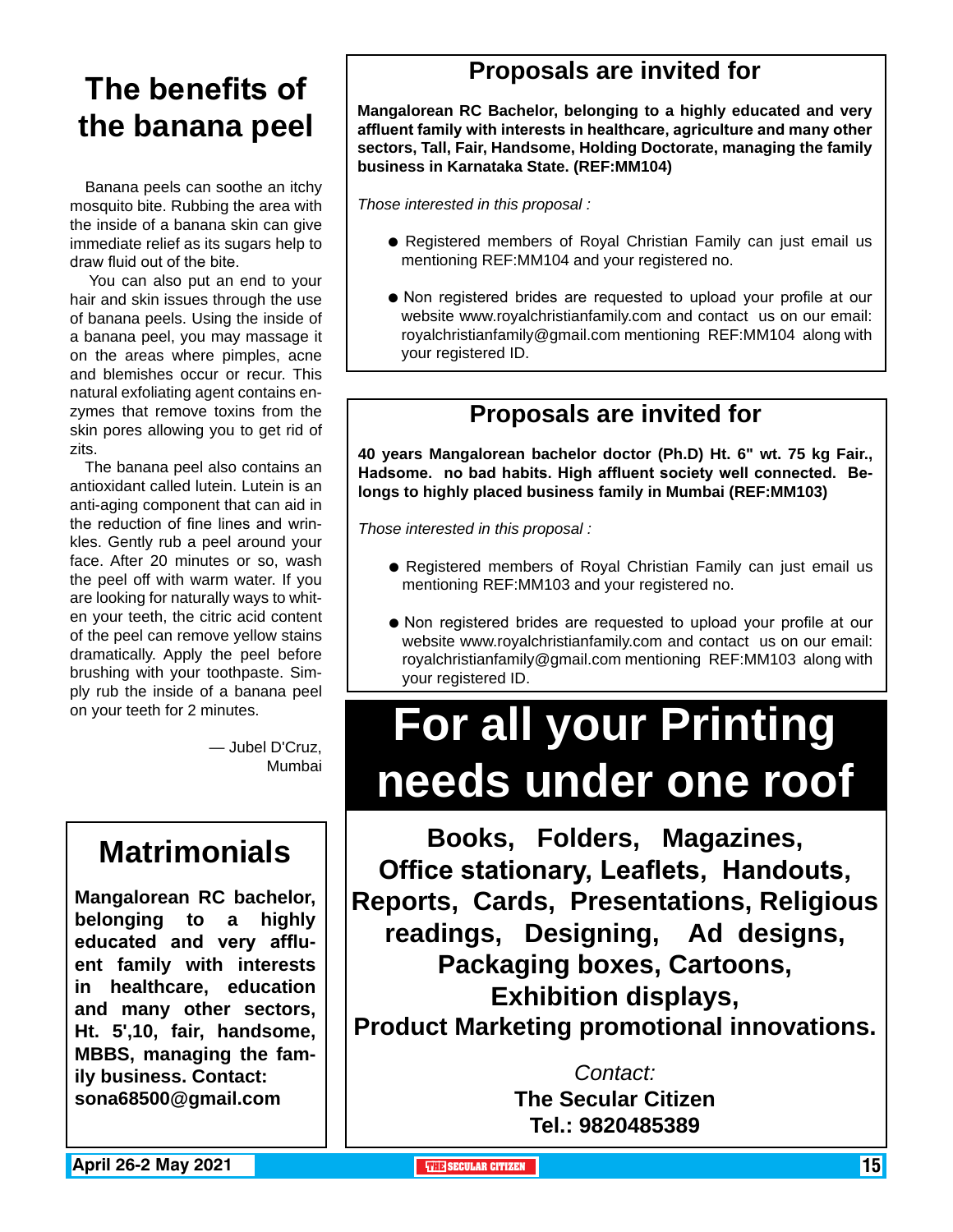## **Royal Christian Family MATRIMONIALS - GROOMS**

**6841 MuMBAI :** Anglo Indian / Keralite Roman Catholic Bachelor, (Born in May 1991), Ht. 170 cms, Wt. 78 kgs, Fair Complexion, Edn. M.Com., working as a Sales Executive. Contact email :

mrsannieroy@yahoo.co.in

**7151. MUMBAI :** Goan Roman Catholic Bachelor, (Born in May 1990) Ht. 5' 8", Wt. 65 kgs, Wheatish Complexion, Edn. Masters in Marketing, Working as a Asst. Marketing Executive. Contact email : emanuelfindz90@gmail.com **7102. MUMBAI :** Mangalorean Roman Catholic Bachelor, (Born in August 1988), Ht. 6' 1", Wt. 95 kgs, Wheatish Complexion, Edn. Masters, working for MNC. Contact email : am.pereira@rediffmail.com

**7185. MUMBAI :** Goan Roman Catholic Bachelor, (Born in October 1984) Ht. 5' 10", Wt. 72 kgs, Wheatish Complexion, Edn. B.Com., working for Bank. Contact email : spydee321@ gmail.com

**7152. MUMBAI :** Mangalorean Roman Catholic Bachelor, (Born in December 1989) Ht. 6', Wt. 70 kgs, Fair Complexion, Edn. B.Com., having business. Contact email :

emi\_dalmeida@yahoo.com

**7133. MUMBAI :** Goan RC Handsome Bachelor, (Born in February 1977) Ht. 5'9", Wt. 78 kgs, Wheatish Complexion, Edn. B.Sc., PG, MBA, working as a Sr. Manager in US IT Company. Contact email :

trinidade.franco@gmail.com **7101. MUMBAI :** Mangalorean Roman Catholic Bachelor, (Born in April

1988), Ht. 5' 5", Wt. 68 kgs, Wheatish Complexion, Edn. Masters in Logestics doing part time MBA. Working

#### **Important Notice**

Telephone no. of candidate will be printed only with the consent of members. For Tel. Nos. Please contact: +91- 9820473103 / 9820485389 or Email : royalchristianfamily@gmail.com

as an Asst. Manager. Contact email : gracian.moras@gmail.com

**7144 POONA :** Goan RC Bachelor, (Born in October 1985) Ht. 5' 5", Wt. 60 kgs, Wheatish Complexion, Edn. Hotel Management Graduate, working as an Executive. Contact email :

merrolmenezes@gmail.com

**7100. MUMBAI :** Mangalorean Roman Catholic Bachelor, (Born in March 1987), Ht. 5' 7", Wt. 52 kgs, Fair Complexion, Edn. H.S.C., working as a Event Coordinator. Contact email

: celeseinepereira@gmail.com **7118. MUMBAI :** Goan Roman Catholic Bachelor, (Born in January 1981), Ht. 5' 5", Wt.87 kgs, Wheatish Complexion, Edn. Graduate, working in Dhoha Metro, in Doha Qatar. Contact email :

josephfernandes10@yahoo.com

**7099. USA :** Mangalorean Roman Catholic Bachelor, (Born in March 1988), Ht. 5' 8", Wt. 82 kgs, Wheatish Complexion, Edn. M.Sc.,working as a Computer Engineer in USA. Contact email : willatauro@gmail.com

**5996. MUMBAI :** RC Bachelor (Born in November 1974) / 5'8", B.E., working in Senior position reputed IT firm. Seeks alliance from R.C. spinster educated good family background Pl. reply with photograph and details to keithcardozo@hotmail.com OR 9820338755

**7097 MUMBAI :** Mangalorean Roman Catholic Bachelor, (Born in October 1991), Ht. 5' 11", Wt. 97 kgs, WheatishComplexion, Edn. B.Com., working as Sr. Account Recievable in private company. Contact email : dsouzadonald11@gmail.com

**6434. MUMBAI :** East Indian Roman Catholic Bachelor, (Born in November 1978), Ht. 5' 5", Wt. 50 kgs, Fair Complexion, Edn.MD, MS., Doctor by

#### To Place Your Matrimonial Advertisement Call: +91 - 9820485389 or 9820473103

Check your email at least once a week. \* Members are requested to inform us when they are settled, so that publication of their details can be discontinued.

profession. Contact email : rayanvincent@rediffmail.com

**6228. MUMBAI :** Mangalorean Roman Catholic Bachelor (Born in December 1972). Ht. 5' 8", Wt. 65 kgs., Wheatish Complexion, Edn. S.S.C. A/C Tech. Course, working as a A/C. Technician in Voltas. Contact email : lawrencedias321@gmail.com / Mob: 8291056939

**6531.** POONA : Tamilian Roman Catholic Bachelor, (Born in May 1975), Ht. 6', Fair Complexion, Handsome, Edn. M.Com., Having well established business. Contact email : tony137@rediffmail.com

**7112. MUMBAI :** Converted Roman Catholic Bachelor, (Born in October 1970), Ht. 5' 7", Wt.80 kgs, Fair Complexion, Edn. B.Com., & Masters in International Journalism (UK). Looking for a bride below the age of 42 years (below 40 - 42 years) who is willing to raise a family. Contact by email :

decemberwedding08@yahoo.com

**7136. HYDERABAD :** Anglo Indian RC Bachelor, (Born in July 1988) Ht. 5' 8", Wt. 80 kgs, Wheatish Complexion, Edn. Post Graduate, having own business. Contact email :

phillipctocher@gmail.com

**7157. PUNE :** Roman Catholic Bachelor, (Born in September 1990) Ht. 5' 6", Wt. 75 kgs, Wheatish Complexion, Edn. MBA (Marketing) & M.Com., working as a Senior Executive, Sales and Development. Contact email : amlahenry11@gmail.com

**7184. U.K. :** Goan Roman Catholic Bachelor, (Born in April 1990) Ht. 5' 7", Wt. 65 kgs, Wheatish Complexion, Edn. B.Com., working as a Credit Control in Private company in U.K. Contact email : troyt007@gmail.com

**If not settled within a year, renew your membership atleast two months in advance to continue the service uninterrupted.**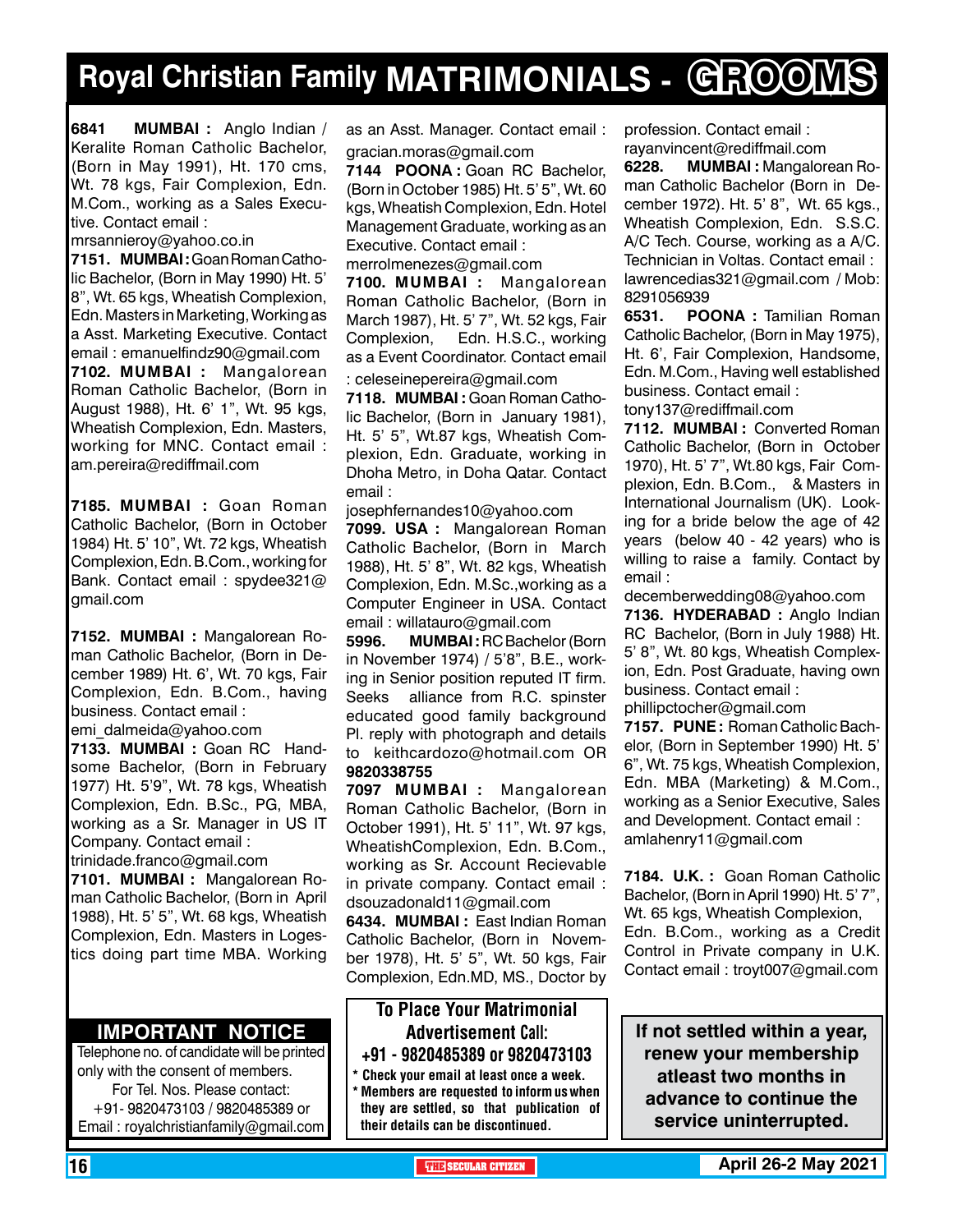## **Royal Christian Family MATRIMONIALS - BRIDES**

**7210. AURANGABAD :** Mangalorean Roman Catholic Spinster, (Born in January 1994), Ht. 5' 6", Wt. 48 kgs, Fair Complexion, good looking, beautiful, Coming from business family, Edn. Chartered Accountant, C.A. by Profession. Contact email : putturaurangabad@gmail.com

**7204. MUMBAI :** Goan Roman Catholic Spinster (Born in October 1989), Ht. 4' 11", Wt. 50 kgs, Wheatish Complexion, Edn. Graduate, PGD in Broadcast Journalism, working for National News Channel in **Bangalore**. Contact email : stacypereira89@ gmail.com

**7199. BANGALORE :** Mangalorean Roman Catholic Spinster, (Born in January 1990), Ht. 5' 2", Wt. 53 kgs, Fair Complexion, Edn. Master's in Mass Communications (NTU, Singalore) working as a Senior Manager of Corporate Communications in **SINGAPORE**. Contact email : mafern.2121@gmail.com

**7205. NEW DELHI :** Goan Roman Catholic Spinster, (Born in December 1996), Ht. 5' 3", Wt. 38 kgs, Wheatish Complexion, Edn. BDS, Bachelor in Dental Surgery, woking as a Dental Doctor in **PUNE**. Contact email : mariadcosta0505@gmail.com

**7182. MUMBAI :** Mangalorean Roman Catholic Spinster, (Born in October 1992), Ht. 5' 4", Wt. 72 kgs, Wheatish Complexion, Edn. B.Com., C.A., working as Asst. Manager in TATA Company. Contact : email : matrimonialp27@gmail.com

**7128. MUMBAI :** Affluent business family R.C. East Indian Spinster, (Born in 12-04-1988), Ht. 5' 2", very beautiful and pretty. Edn. MS General Surgeon, Doctor by profession. Contact email : drvd2019@gmail.com

**7160. MUMBAI :** Mangalorean Roman Catholic Spinster, (Born in September 1988), Ht. 5' 7", Fair Complexion, Edn. BMS, working as a

**Royal Christian Family Helps In Choosing The Right Life-Partner Serving Since 41 Years** Senior Merchandiser in a Global Retail Company in Dubai. Contact email : prislobo10@gmail.com

**7194. MUMBAI :** Goan Roman Catholic Spinster, (Born in July 1989), Ht. 5' 1", Wt. 55 kgs, Wheatish Complexion, Edn. M.B.A. (HR), HR by profession. Contact email : dsouza. elvina3@gmail.com

**7126. U.S.A. :** Mangalorean Roman Catholic Spinster, (Born in January 1992) from Mumbai, Ht. 5' 7", Wt. 60 kgs, Fair Complexion, Edn. B.E. (Computers) from Mumbai, M.S. (Information Systems) from US. Possesses H1B visa and is working as a Technical Analyst with an MNC in USA. Contact email : wilfyjoy1315@gmail.com or call +91 98603 02527 / + 91 9970172527 **7195. MUMBAI :** Goan Roman Catholic Spinster, (Born in May 1990), Ht. 5' 4", Wt. 57 kgs, Fair Complexion, Edn. M.Com., well settled. Contact email : melinda.522@gmail.com OR Mob.: 9820561036

**7066. MUMBAI :** Mangalorean Roman Catholic Spinster, (Born in June 1987), Ht. 5' 4", Wt. 78 kgs, Fair Complexion, Edn. B.E., (EXTC) M.S. (International Business Management), working as a Consulting Manager. Contact email : l2018anselm@yahoo. com

**7163 MUMBAI :** Tamilian Roman Catholic Spinster, (Born in December 1991), Ht. 5'3", Wt. 41 kgs, Wheatish Complexion, Edn. B.Com.,PGDM in HR working as a Receptionist. Contact email : dafrin1991@gmail.com

**7179. MUMBAI :** Mangalorean Roman Catholic Spinster, (Born in May 1994), Ht. 5' 2", Wt. 45 kgs, Fair Complexion, Edn. Bachelor of Pharmacy, working in an MNC as a Project Lead. Contact email : lin.r80@yahoo.com

**7142. MUMBAI :** Roman Catholic Spinster, (Born in December 1981), Ht. 5'3", Wt. 62 kgs, Very Fair Complexion, Edn. MBA (HR) working as a HR Asso-

#### **Important Notice**

Telephone no. of candidate will be printed only with the consent of members. For Tel. Nos. Please contact: +91- 9820473103 / 9820485389 or Email : royalchristianfamily@gmail.com

ciate. Contact email : sunrays1227@ gmail.com

**7174. MUMBAI :** Mangalorean Roman Catholic Spinster, (Born in September 1990), Ht. 5' 6", Fair Complexion, Beautiful, Edn. B.Com., MBA, PGDM, working for a Ad Agency in Toronto, **Canada**. Contact email : roshanmehra@hotmail.com

**7141. MUMBAI :** Affluent business family Protestant Spinster, (Born in November 1995), Ht. 5', Wt. 55 kgs., Fair complexion, good looking, Edn., M. Pharma, Student. Contact email : saloni.1995naik@gmail.com

**7173 BANGALORE :** Mangalorean Roman Catholic Spinster, (Born in December 1989), Ht. 5' 5", Wt. 65 kgs, Fair Complexion, Edn. Bachelor of Engineering in EEE, working as a Sr. Engineer. Contact email : clara. kalare@gmail.com

**7139. MUMBAI :** Maharashtrian Protestant Spinster, (Born in May 1993), Ht. 5' 3", Wt. 47 kgs, Fair Complexion, good looking, Edn. B.Com., working as a Sr. Advisor in MNC. Contact email : shirley.jadhav@gmail. com

**7170 MUMBAI :** Mangalorean Roman Catholic Spinster, (Born in August 1996), Ht. 5' 7", Wt. 80 kgs, Fair Complexion, Edn. Graduate, working for Bank. Contact email : jenniferdmello25@gmail.com

**7166 MUMBAI :** Mangalorean Christian Parents seek alliance for their daughter, (Born in May 1992), Ht. 5'4", having completed her BCAF, presently working with MNC in Mumb ai. Contact email : ste004ffy@yahoo.in

**Registered members can publish their ad in all the 50 issues in a year for Rs. 8000 only.**

If you wish to publish your matrimonial classified advertisement in all the 50 issues in a year, you can do so for an amount of Rs. 8000 only.

#### To Place Your Matrimonial Advertisement Call:

- +91 9820485389 or 9820473103
- \* Check your email at least once a week. \* Members are requested to inform us when they are settled, so that publication of their details can be discontinued.

**April 26-2 May 2021 The City of the SECULAR CITIZEN THE** SECULAR CITIZEN **17**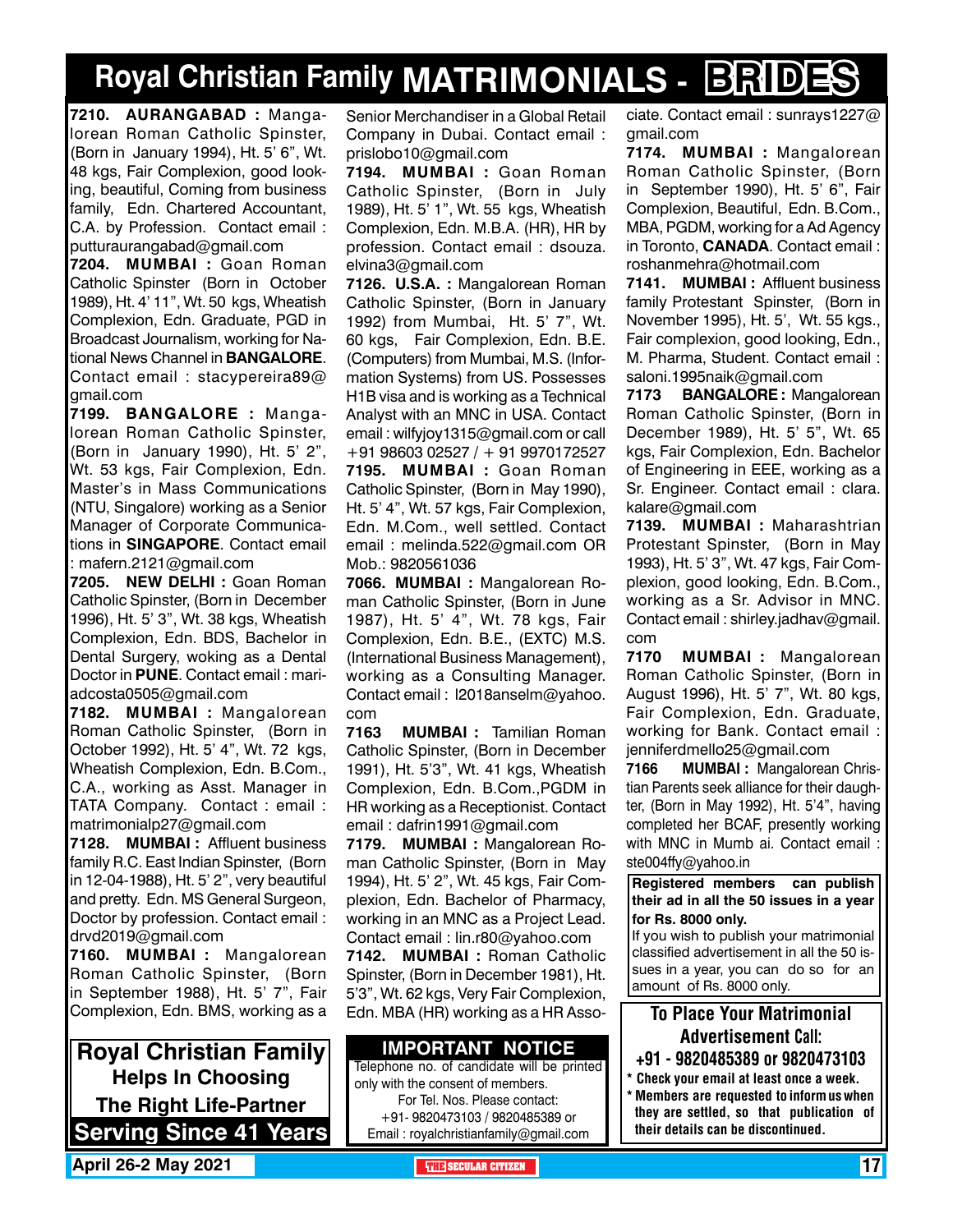### **Mr Narcissus Neeff As I Knew Him: Heart Of Gold**

### *Obituary*

*Born: 29-10-42 Died: 8-4-21*

Ten years ago in the very month of April, I received a phone call from a gentleman named Narcissus Neeff. He called to congratulate me on an article I had written in *The Examiner.* It was captioned; *The Church Needs an Anna Hazare. Who are you? How did you get my phone number and where did you read my article,* were my queries. He told me that he was a Catholic from Bandra, who rang Sophia College, to get my phone number and that my article had been published in T*he Examiner.* I was in the Sophia Polytechnic community then, preparing for a major Total Knee Replacement surgery. Since we had not yet received our copy of *The Examiner,* Mr Narcissus, not only got a copy of *The Examiner,* but also arranged to send it to me immediately. This touched a deep chord in my heart. What's more, on learning that I was recuperating at Holy Family Hospital, Bandra, where I was undergoing physiotherapy, he and his wife Philo came to visit me with a bag of goodies. Such was the largesse of this huge, strongly built, ex-Larsen and Toubro, Parts and Service Department employee, who later began his own business.

Slowly, a friendship developed over the years. I was in far away Patna and yet we spoke over the phone occasionally. When I returned to Mumbai, we spoke more often and even had heated discussions about the Church and Religion and Spirituality. After many requests, I finally visited him in his home and gradually experienced the **HEART OF GOLD** enshrined in his giant body. Narcissus was a *manfor-others,* what every true follower of Jesus ought to be. He went out of his way to do good deeds at great cost

to self. He gave generously to others, not out of his plenty, but out of the little that he had. It always reminded me of the widow's mite. He gave his all generously to others-time, energy, money and much more!

Despite his kink about the Latin rite, as all of us have our own eccentricities, he was a very spiritual man. He always had religious stories to regale you with, and medals and pictures and prayer leaflets to give you before you left his home, not to speak of the little treats and gifts he made his wife Philo, to keep ready for you. A surprise visit resulted in him opening his purse and giving you money. On my refusal, his pat reply was, *This is only for the taxi fare back to Sophia's.*

A simple, humble, intelligent, hardworking layman but a genuine, authentic Catholic-universal and open to helping and loving all. Goodbye dear Narcissus. I shed a tear when I heard about your crossing over to the other side. I will miss the arguments and many will miss your help here on earth. Our loss is Paradise's gain. God blessed you with the last sacrament. Your cancer detected only four months ago, helped you to prepare well to meet your God. You suffered a lot, above and beyond towards the end, but never a question or complain. *Your will O Lord be done,* was your mantra. Amply blessed, you had the good luck to see your three daughters married and your grandchildren as well. Your funeral during this special Planetary Evolution will be remembered. Enjoy the company of OUR FATHER in heaven.

> *Dr (Sr) Mudita Menona Sodder RSCJ Mumbai.*

**THANKSGIVING** *Thanks to*

*Holy Trinity, Holy Family, All Saints, All Angels & Archangel for the favours granted*

*— Wilfred Martis*

,,,,,,,,,,,,,,,,,,,,,,,,,,,,

### **THANKSGIVING**

**May the Sacred Heart of Jesus be adored, loved, glorified & praised throughout the world now and forever. Sacred Heart of Jesus, have mercy on us. Sacred Heart of Jesus, Thy kingdom come. St. Jude worker of miracles pray for us. Jude helper of the hopeless pray for us. Amen,**

#### **PRAYER TO THE HOLY SPIRIT**

"Holy Spirit, though who makes me see everything and shows me the way to reach the ideal. You who gives me the divine gift to forgive and forget the wrong that is done to me and are in all instances in may life with me. I, in this short dialogue want to thank you and confirm from you once more that never want to be separated from you, no matter how great the material desire may be. I want to be with you and my loved ones in your perpetual glory. Amen"

*Say this prayer nine times a day for nine days. By the eighth day your prayer will be answered. It has never known to fail. Promise to publish this or distribute this as soon as your favour has been granted* 

*—Wilfred Martis*

**The Secular Citizen is a community based weekly We need your support as a subscriber** *The Annual Subscription:* **For Print edition Rs. 500 and For Digital edition Rs, 600**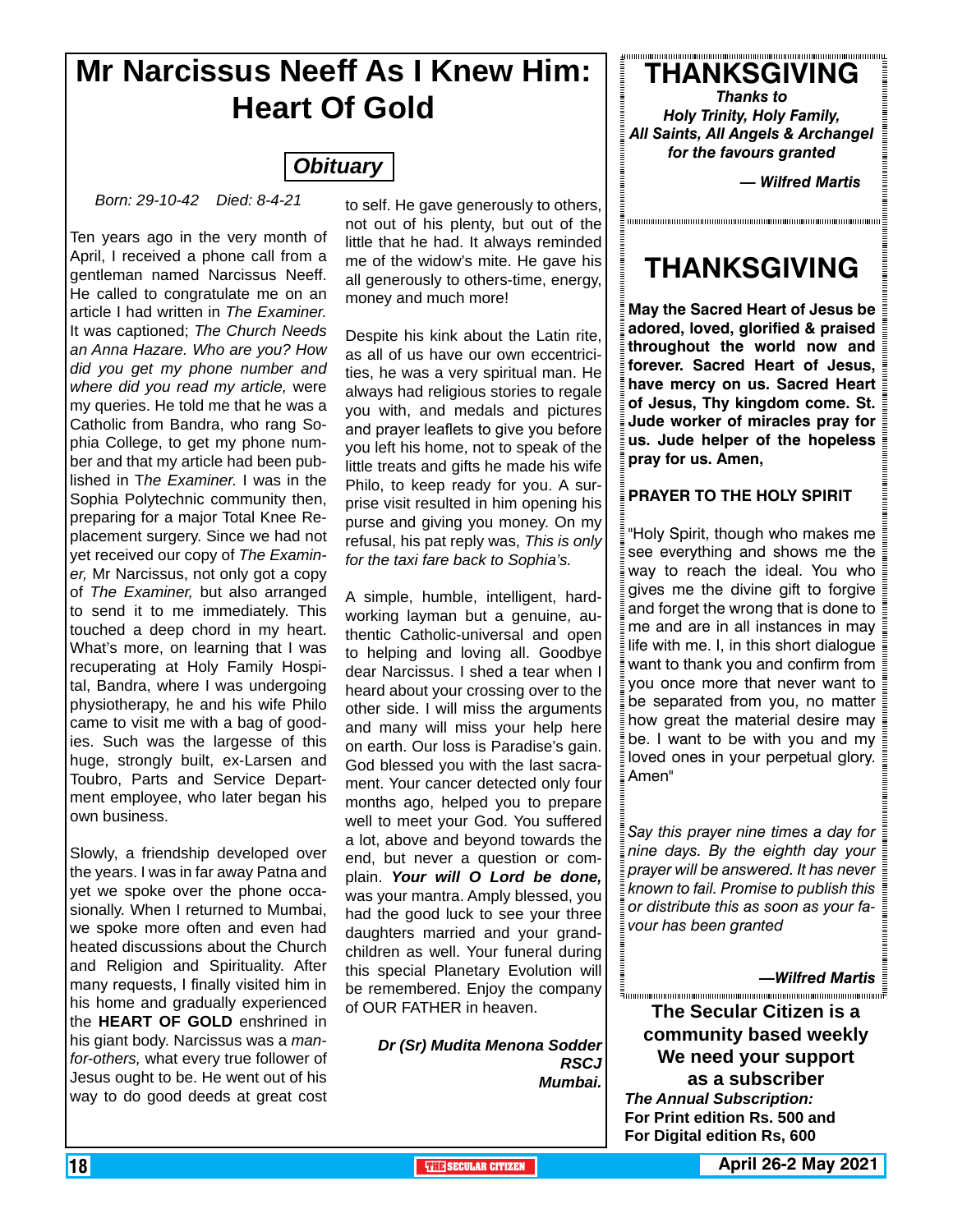# **World Language Days!**

#### **Dr. Hazel Colaso** *Memphis, TN. USA.*

**Languages are the most power-<br>
ful instruments of preserving<br>
and developing our heritage!<br>
They serve not only to encourage** ful instruments of preserving and developing our heritage! They serve not only to encourage linguistic diversity and multilingual education, but also to advance a fuller awareness of cultural traditions! They also inspire solidarity based on tolerance and dialogue between individuals and nationalities.

#### **International Mother Language Day!**

*United Nations International Weeks and Days* are occasions to educate the public on issues of concern; to mobilize political will and resources; to address global problems; and to celebrate triumphs of humanity!

So,UNESCO promoted the global celebration of *International Mother Language Day* on 21 February 2000. The Theme for 2001 is: "Fostering Multilingualism For Inclusion In Education And Society"!

#### **English Language Day!**

It is celebrated on 23 April since 2010. It also coincides with *William Shakespeare's Birthday,* and *World Book and Copyright Day!* His quote from *Romeo and Juliet,* "What's in a rose? A rose by any name would smell as sweet!" – Should set aflame our house, just as we need! – With love for family, neighbor, enemy and your special 'sweet'!

English is the most widely spoken lanquage  $-$  A large part is due to the British Empire *(Commonwealth)*; to its numerous scientific, literary, poetic, and visionary authors; and to the economic clout of the USA!

*Mahatma Gandhi, father of our nation* commented: "English would still be retained as a cultural language just as French is to Europe. I am not anti-English, but I am anti-untruth and against injustice. It is derogatory to the dignity of mankind and to India to entertain hatred towards the Englishman. My attitude to them is one of friendliness and respect …!"



English today has an official status in at least 75 countries, with a total population of over 2 billion. It is also taught as an alternate 'second language' to people like Chinese, Indians, Japanese, Korean, German, Russians, Spanish, etc.

English is one of its six *lingua franca*s of the UN Secretariat. UN Staff have a unique and diverse representation; and are in the forefront in its International affairs, effectively contributing to the realization and purposes of the *UN Charter!*

#### **World Konkani Day!**

It is celebrated annually on 09 April, by all Konkani lovers since 2015. It is in memory of noted Konkani author and activist, *Shenai Goembab* (25 June 1877 to 09 April 1946). He is credited with having written 7 Books in the Latin Romi script, and 22 in the Devanagari script. His works in Konkani comprise short stories, dramas, novels, poetry, essays, history and philosophy!

In Abu Dhabi a *Konkani Cultural Day* was held in April 2018. Besides, a *World Konkani Day* was observed for the first time in January 2020 in the financial capital of Mumbai! A further event was conducted in Belgaum city. Its Bishop Rev. Peter Machado revealed that Konkani speaking people comprised besides Christians, Gaud Saraswats, Konkan Marathas, and Bhatkali Muslims. In 1987 Konkani in the Devanagari script was made the of-

#### ficial language of Goa.

According to the 2011 census, Konkani speaking citizens comprise 2.3 million in India. The Roman Catholic *Diocese of Mangalore* estimates their population in South Canara District to be 3,60,000 out of a total of 39,57,100; or approximately 9.5%. Other regions having a significant proportion of Mangalorean Catholics are Mumbai, Bangalore, Chennai, Kolkata, and Delhi; with off course renowned personalities! In fact, there are a good number of these *Mangalorean diaspora* scattered across the globe, especially in the UK, USA, Canada, Africa,Mauritius, Australia, and New Zealand.

However, there was a despondent period in the glorious history of the Mangalorean Catholics. In 1784 the tyrant *Tippu Sultan* rounded over 60,000 of them and incarcerated them for 15 years at Seringapatam in Mysore. Many had to walk the rough terrain of the Western Ghats. Of these only 15,000 to 20,000 made it out alive after Tippu's death in the Forth Anglo-Mysore war in 1799. Thanks to the British! This episode had a deep impact on the 'Literature of Mangalorean Catholics'! The bi-centennial of their release was celebrated with much fanfare on 04 to 11 May 1999. According to the Mangalorean geneologist, *Michael Lobo,* the present Mangalorean Catholic community is descended from this small remnant. Yet they became a prosperous and influential community of coffee planters, tile manufacturers and agriculturists.

On 26-27 January 2008, a Konkani cultural affair, *Konkani Nirantari* was held in Mangalore by a Mangalorean organization, *ManddSobhann.* It entered the *Guinness Book of World Records,* for non-stop singing of Konkani Hymns. They sang for 40 hours, surpassing the previous record of 36 hours held by a Brazilian Musical Troupe.

So now we can proudly exalt you: *"Dev BohreKaroun!* May God BlessYou", (as Holy Scripture declares): "May the Lord bless and keep you; make His face to shine on you and be gracious to you; turn His face towards you; and grant you peace!" (*Numbers* 6:24-26).